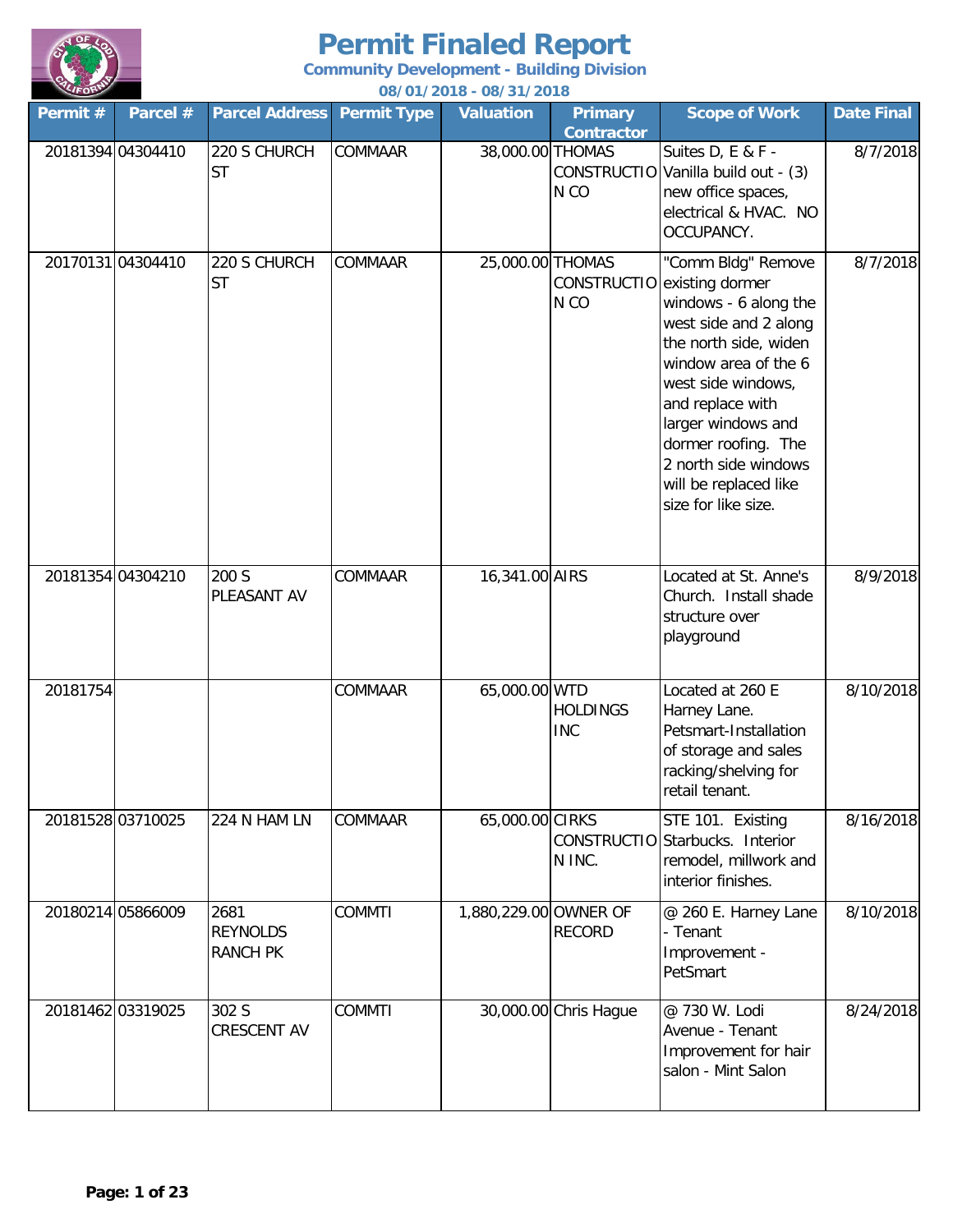

**Community Development - Building Division**

| LIFORD   |                   |                                              |                    | 08/01/2018 - 08/31/2018 |                                                                                                        |                                                                                                                                                                                                                                                                                                      |            |
|----------|-------------------|----------------------------------------------|--------------------|-------------------------|--------------------------------------------------------------------------------------------------------|------------------------------------------------------------------------------------------------------------------------------------------------------------------------------------------------------------------------------------------------------------------------------------------------------|------------|
| Permit # | Parcel #          | <b>Parcel Address</b>                        | <b>Permit Type</b> | <b>Valuation</b>        | <b>Primary</b><br><b>Contractor</b>                                                                    | <b>Scope of Work</b>                                                                                                                                                                                                                                                                                 | Date Final |
|          | 20182113 05865006 | 2600<br><b>REYNOLDS</b><br><b>RANCH PKWY</b> | <b>COMMTI</b>      |                         | 35,000.00 DEVELOPMEN<br><b>T SUPPORT</b><br>SERVICES,<br>INC.                                          | At 2610 Reynolds<br>Ranch Pkway, Suite<br>140 - Tenant<br>Improvement - AT&T<br><b>Dealer Store</b>                                                                                                                                                                                                  | 8/29/2018  |
|          | 20172082 05866009 | 2681<br><b>REYNOLDS</b><br><b>RANCH PK</b>   | <b>COMMTI</b>      | 2,321,424.00 OWNER OF   | <b>RECORD</b>                                                                                          | @250 E. Harney Lane -<br>"Sprouts Farmers<br>Market" Tenant<br>Improvement plans<br>for a retail grocery<br>store - Work to<br>include all new<br>interior decor,<br>mechanical systems,<br>lighting, plumbing,<br>refrigerated cases,<br>food prep areas,<br>deli/bakery, offices<br>and restrooms. | 8/8/2018   |
|          | 20181326 04303205 | 11 S CHURCH ST DEMOLISH                      |                    |                         | 500.00 OWNER OF<br><b>RECORD</b>                                                                       | Demo only - Remove<br>stage, bathroom<br>fixtures, carpet,<br>mirrored walls and<br>acoustic texture from<br>ceiling.                                                                                                                                                                                | 8/2/2018   |
|          | 20180995 04702007 | 100 E LODI AV                                | <b>DEMOLISH</b>    | 5,000.00 PERRY          | <b>BUILDERS</b>                                                                                        | Remove pre-fab<br>storage building at<br>Kelly's Car Wash                                                                                                                                                                                                                                            | 8/9/2018   |
|          | 20181494 03525110 | 201 CROSS ST                                 | <b>ELECSERV</b>    | 1,200.00 MGA            | <b>ELECTRICAL</b><br>CONTRACTOR<br>S                                                                   | Upgrade to 100 amp<br>panel from existing                                                                                                                                                                                                                                                            | 8/6/2018   |
|          | 20180410 03940015 | <b>1127 N HAM LN</b>                         | <b>ELECSERV</b>    |                         | 2,100.00 SUPERIOR<br>ELEC. &<br><b>REFRIGERATI</b><br>ON INC., dba<br><b>SUPERIOR</b><br><b>ENERGY</b> | Upgrade electrical<br>panel from 100 amp<br>to 200 amp -same<br>location                                                                                                                                                                                                                             | 8/13/2018  |
|          | 20181885 05870065 | 3136 GARNET<br>LN                            | <b>ELECSERV</b>    |                         | 500.00 3 PHAZE<br><b>ELECTRIC</b>                                                                      | Install 100 amp<br>service for Comcast<br>pedestal                                                                                                                                                                                                                                                   | 8/21/2018  |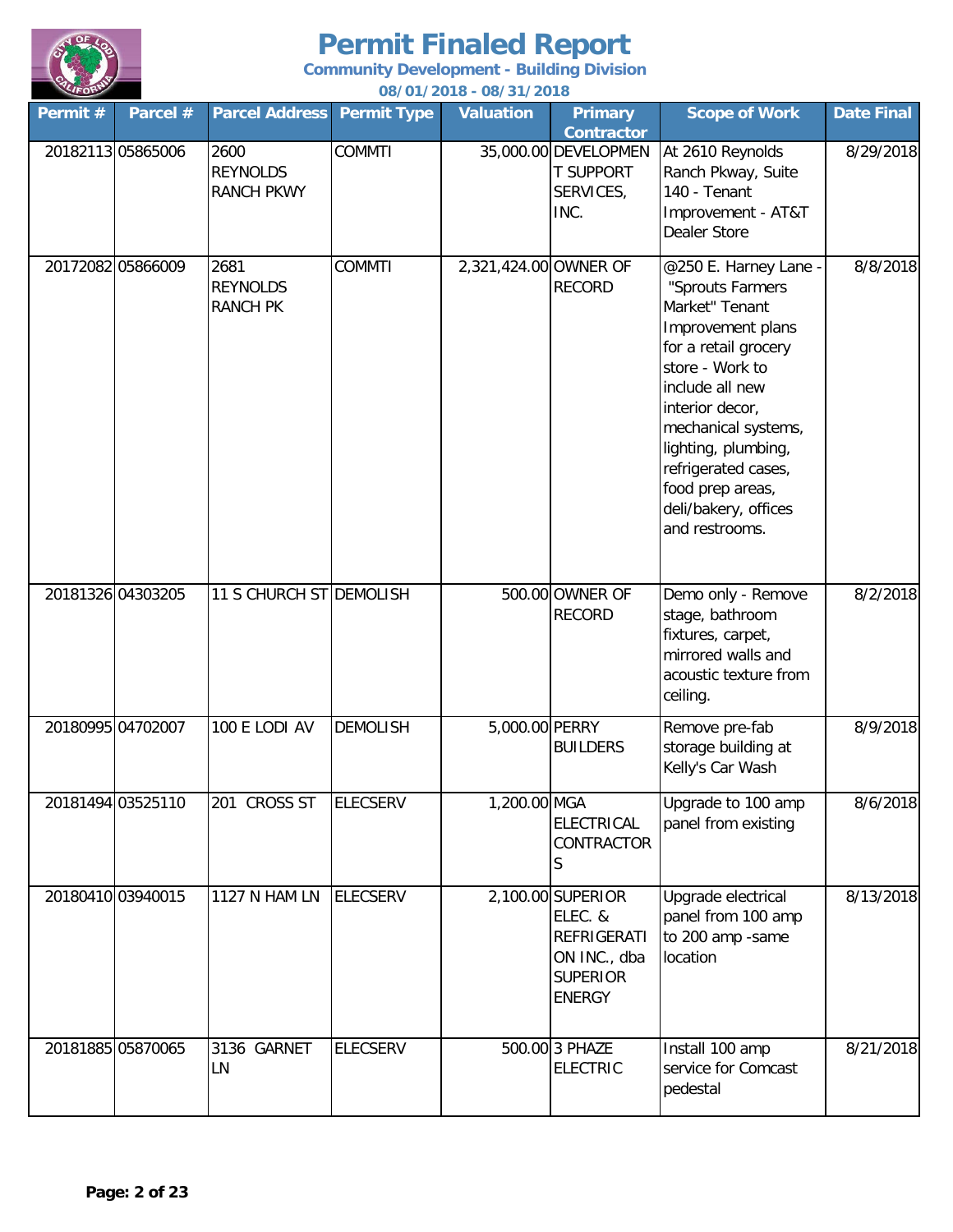

| Permit # | Parcel #          | <b>Parcel Address</b>      | <b>Permit Type</b> | <u>00/01/2010 - 00/31/2010</u><br><b>Valuation</b> | <b>Primary</b><br><b>Contractor</b>                                                            | <b>Scope of Work</b>                                                                          | <b>Date Final</b> |
|----------|-------------------|----------------------------|--------------------|----------------------------------------------------|------------------------------------------------------------------------------------------------|-----------------------------------------------------------------------------------------------|-------------------|
|          | 20181520 06224005 | 2224 S ALPINE<br>DR        | <b>EQUIP</b>       |                                                    | 1,200.00 LAWSON'S<br>PLUMBING &<br><b>DRAIN</b><br>CLEANING                                    | Replace 40 gallon<br>water heater in<br>garage.                                               | 8/1/2018          |
|          | 20181852 03730012 | 300 W WALNUT<br><b>ST</b>  | <b>EQUIP</b>       | 8,800.00 TOKAY                                     | <b>HEATING AND</b><br><b>AIR</b><br>CONDITIONIN<br>G                                           | Install new mini-split<br>in upstairs bedroom.                                                | 8/2/2018          |
|          | 20181309 02730011 | 2452<br><b>GRENOBLE CT</b> | <b>EQUIP</b>       |                                                    | 9,423.00 ALL AIR INC<br>DBA: ALL AIR system<br><b>HEATING &amp;</b><br>AIR<br>CONDITIONIN<br>G | Replace HVAC split                                                                            | 8/2/2018          |
|          | 2018137101527060  | 2387<br>WOODLAKE CI        | <b>EQUIP</b>       |                                                    | 8,350.00 COACHES<br><b>HVAC</b><br>IR                                                          | 5-ton 14 seer<br>condenser, furnace &<br>EXTRAORDINA evap. coil change out.                   | 8/2/2018          |
|          | 20172958 03517313 | 608<br>WESTWOOD AV         | <b>EQUIP</b>       | 6,490.00 LODI                                      | <b>SERVICE</b><br><b>HEATING &amp;</b><br>COOLING                                              | Change out existing<br>split system - same<br>location - outside and<br>in garage             | 8/2/2018          |
|          | 20180744 03719019 | 123 S ROSE ST              | <b>EQUIP</b>       |                                                    | 0.00 CEN CAL FIRE<br>SYSTEMS INC                                                               | Located at 123 1/2 S<br>Rose St - Fire<br>Sprinklers for new<br>Single Family Dwelling        | 8/2/2018          |
|          | 20181783 03936409 | 414 FORREST<br>AV          | <b>EQUIP</b>       | 11,607.00 CLIMATE                                  | CARE INC.                                                                                      | HVAC split system<br>change out like for<br>like. AC on ground<br>and furnace in<br>basement. | 8/6/2018          |
|          | 20181829 04515033 | 1300 S CHURCH<br><b>ST</b> | EQUIP              | 2,632.00 BELL                                      | <b>BROTHER'S</b><br><b>HEATING AND</b><br>AIR INC.                                             | Replace 40 gal water<br>heater                                                                | 8/7/2018          |
|          | 20181537 02944037 | 716 LIVE OAK<br><b>WY</b>  | <b>EQUIP</b>       | 14,014.00 BELL                                     | <b>BROTHER'S</b><br><b>HEATING AND</b><br>AIR INC.                                             | Change out existing<br>split system - located<br>in a closet and on the<br>ground             | 8/7/2018          |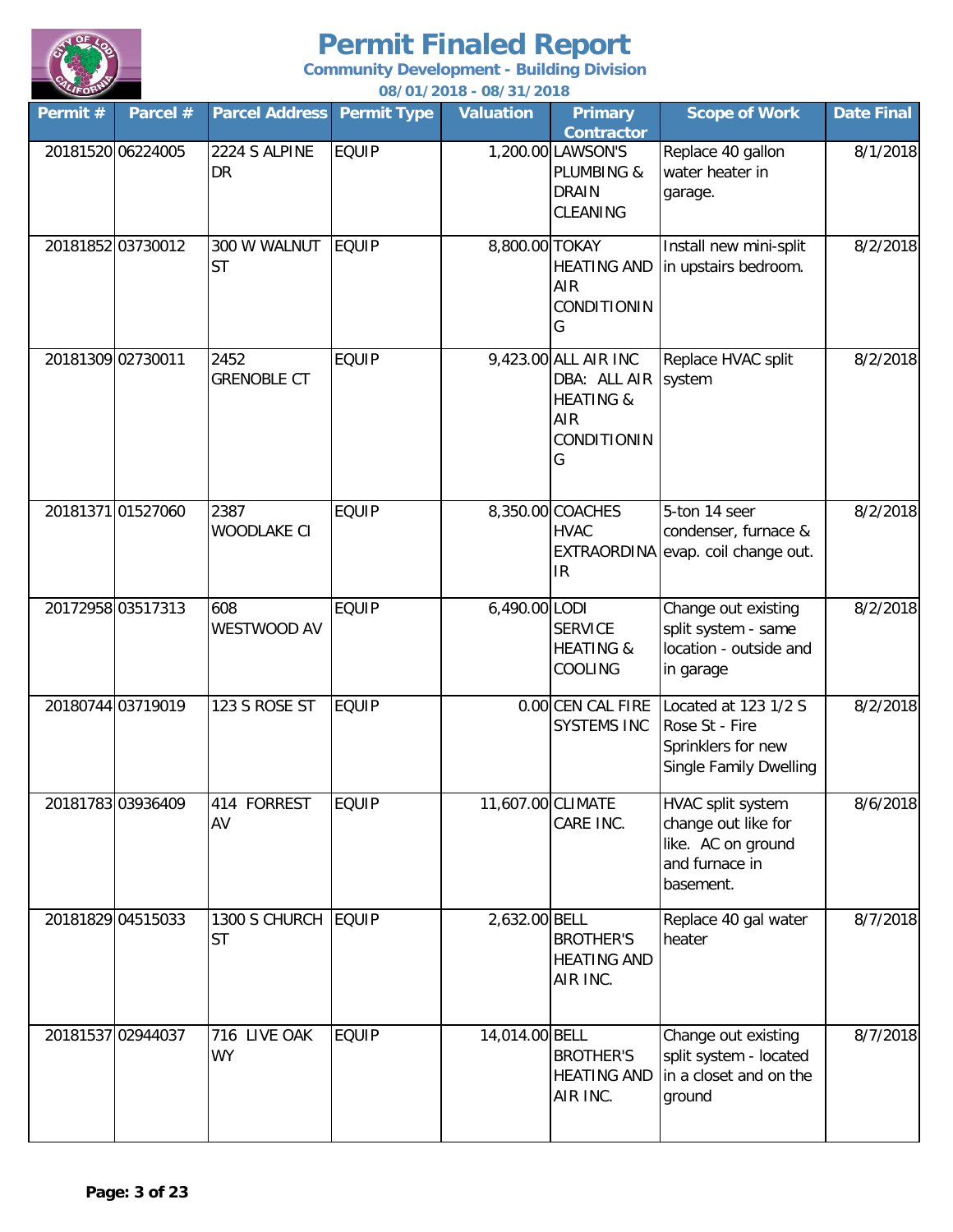

**Community Development - Building Division**

| LIFOR    |                   |                            |                    | 08/01/2018 - 08/31/2018     |                                                                                     |                                                                                                                 |            |
|----------|-------------------|----------------------------|--------------------|-----------------------------|-------------------------------------------------------------------------------------|-----------------------------------------------------------------------------------------------------------------|------------|
| Permit # | Parcel #          | <b>Parcel Address</b>      | <b>Permit Type</b> | <b>Valuation</b>            | <b>Primary</b>                                                                      | <b>Scope of Work</b>                                                                                            | Date Final |
|          | 20181615 06254017 | 254 IDLEWILD<br>DR         | <b>EQUIP</b>       |                             | <b>Contractor</b><br>20,207.00 HONEYS AIR<br><b>INC</b>                             | Replace existing HVAC<br>with split system -<br>Condenser on ground,<br>furnace in attic.                       | 8/7/2018   |
|          | 20181156 05836008 | 2230<br>MANZANITA CT       | <b>EQUIP</b>       | 12,859.00 DEREK             | <b>SAWYERS</b><br><b>SMART</b><br><b>SNERGY</b><br><b>HEATING &amp;</b><br>AIR INC. | HVAC split system<br>change out                                                                                 | 8/8/2018   |
|          | 20181839 03931019 | 418 EUREKA AV EQUIP        |                    | 5,000.00 L & $\overline{R}$ | <b>HEATING &amp;</b><br><b>AIR INC</b>                                              | HVAC split system<br>change out like for<br>like. AC on ground<br>and furnace in attic.                         | 8/8/2018   |
|          | 20181844 04516038 | 1104 S<br>PLEASANT AV      | <b>EQUIP</b>       | 8,950.00 BAKERS             | <b>HEATING &amp;</b><br>AIR                                                         | HVAC split system<br>change out like for<br>like. Condenser on<br>ground, furnace & coil<br>in closet.          | 8/8/2018   |
|          | 20181726 04105007 | 309 FORREST<br>AV          | <b>EQUIP</b>       |                             | 11,000.00 HONEYS AIR<br><b>INC</b>                                                  | HVAC pkg unit change<br>out like for like. On<br>roof.                                                          | 8/8/2018   |
|          | 20181775 02924044 | 312<br><b>EVERGREEN DR</b> | <b>EQUIP</b>       | 8,500.00 B & W              | MECHANICAL<br><b>INC</b>                                                            | HVAC pkg unit change<br>out like for like on<br>roof.                                                           | 8/8/2018   |
|          | 20181741 06032005 | 1311W<br>CENTURY #8 BL     | <b>EQUIP</b>       | 6,000.00 AIR                | <b>SPECIALIST</b>                                                                   | Located in Unit #8.<br>HVAC split system<br>change out like for<br>like. AC on ground<br>and furnace in closet. | 8/9/2018   |
|          | 20181496 03927138 | 1036<br>EDGEWOOD DR        | <b>EQUIP</b>       | 11,000.00 TOKAY             | <b>HEATING AND</b><br>AIR<br>CONDITIONIN<br>G                                       | HVAC change out split<br>system. AC on roof,<br>furnace in closet.                                              | 8/9/2018   |
|          | 20181753 06234039 | 306 FINCH RUN EQUIP        |                    | 8,800.00 TOKAY              | <b>HEATING AND</b><br>AIR<br>CONDITIONIN<br>G                                       | HVAC change out pkg<br>unit like for like on<br>roof.                                                           | 8/10/2018  |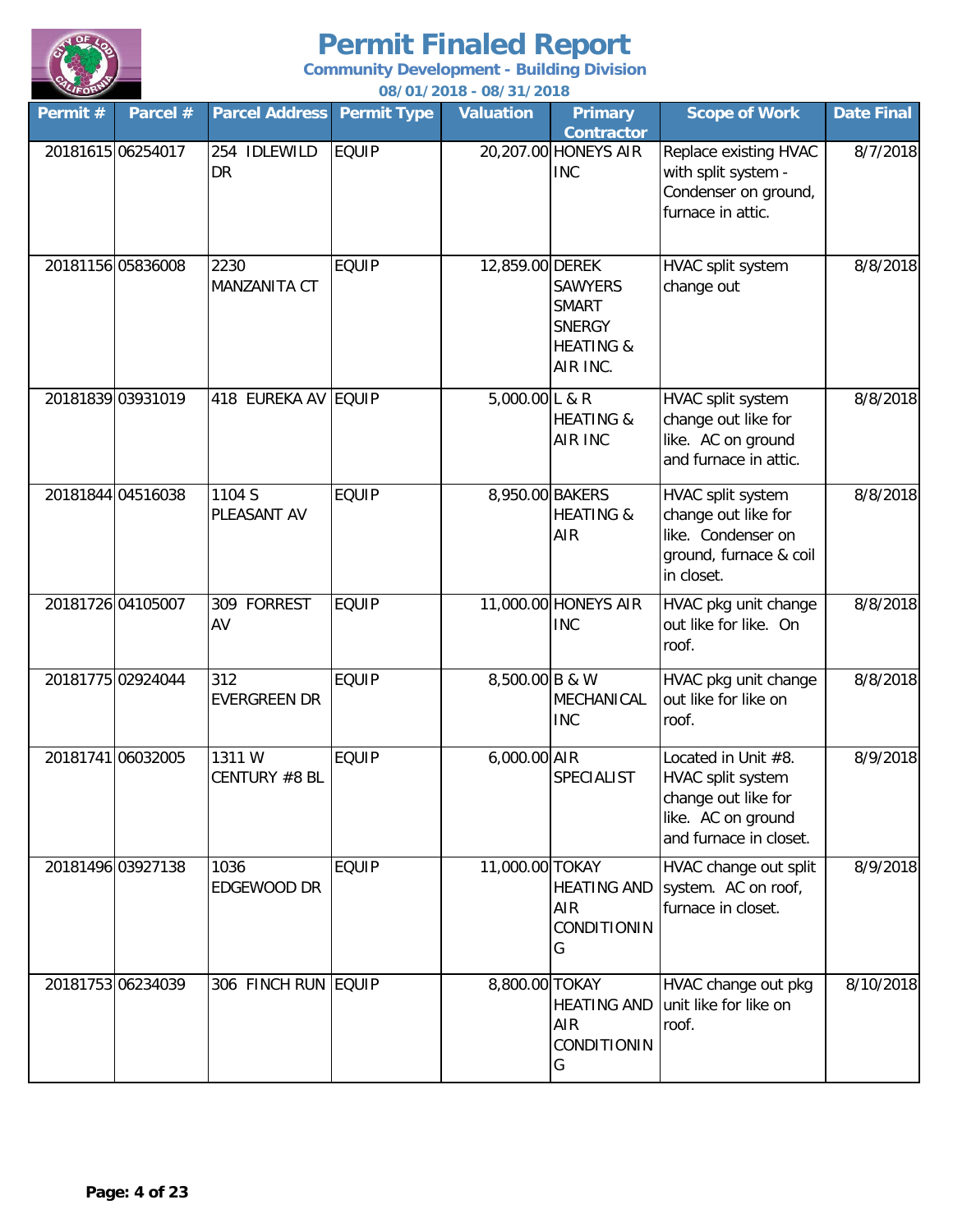

| Permit # | Parcel #          | <b>Parcel Address</b>                 | <b>Permit Type</b> | <b>Valuation</b> | <b>Primary</b><br><b>Contractor</b>                                          | <b>Scope of Work</b>                                                                                                           | <b>Date Final</b> |
|----------|-------------------|---------------------------------------|--------------------|------------------|------------------------------------------------------------------------------|--------------------------------------------------------------------------------------------------------------------------------|-------------------|
|          | 20181707 03523037 | 415 CROSS ST                          | <b>EQUIP</b>       |                  | 10,773.00 QUEIROLO'S<br><b>HEATING &amp;</b><br>AIR<br>CONDITIONIN<br>G INC. | Replace existing heat<br>pump system lame<br>locations. Fan coil in<br>attic and heat pump<br>on ground. All new<br>duct work. | 8/10/2018         |
|          | 20181871 05827015 | 1912 S MILLS AV EQUIP                 |                    | 10,400.00 TOKAY  | <b>HEATING AND</b><br>AIR<br>CONDITIONIN<br>G                                | Located at Apartment<br>#2 HVAC Replace<br>existing split system.<br>AC on ground and<br>furnace in closet                     | 8/10/2018         |
|          | 20181913 03302414 | 421<br><b>KENSINGTON</b><br><b>WY</b> | <b>EQUIP</b>       | 8,380.00 BAKERS  | <b>HEATING &amp;</b><br><b>AIR</b>                                           | HVAC change out like<br>for like. Condenser<br>on ground, furnace in<br>closet.                                                | 8/13/2018         |
|          | 20182000 06031018 | 1851<br><b>BURGUNDY DR</b>            | <b>EQUIP</b>       |                  | 1,000.00 LAWSON'S<br>PLUMBING &<br><b>DRAIN</b><br>CLEANING                  | Replace Water Heater<br>in garage like for like.                                                                               | 8/13/2018         |
|          | 20181784 04311417 | 435 E PINE ST                         | <b>EQUIP</b>       | 2,300.00 LEE'S   | <b>ASSEMBLY</b><br><b>REQUIRED</b>                                           | Upgrade main<br>electrical meter from<br>existing 60 amp to<br>new 200 amp panel.<br>Same location.                            | 8/13/2018         |
|          | 20181591 02946053 | 79<br><b>HAWTHORNE LN</b>             | <b>EQUIP</b>       | 14,377.00 BELL   | <b>BROTHER'S</b><br><b>HEATING AND</b><br>AIR INC.                           | HVAC split system<br>change out like for<br>like. AC on ground,<br>furnace in closet.                                          | 8/13/2018         |
|          | 20180759 03927107 | 1540<br>EDGEWOOD DR                   | <b>EQUIP</b>       |                  | 1,500.00 PHIL AND<br>PAUL'S<br>PLUMBING                                      | Replace 95 LF of<br>sewer line in front<br>yard with 4" ABS.                                                                   | 8/13/2018         |
|          | 20180849 02922004 | 218 RAINIER<br>DR                     | <b>EQUIP</b>       |                  | 7,790.00 GIDDENS<br><b>BROTHERS</b><br><b>INC</b>                            | HVAC change out split<br>system                                                                                                | 8/14/2018         |
|          | 20181872 05831011 | 1518 AMBER<br><b>LEAF WY</b>          | <b>EQUIP</b>       | 13,400.00 TOKAY  | <b>HEATING AND</b><br><b>AIR</b><br>G                                        | HVAC - Replace<br>existing split system<br>A/C on ground<br>CONDITIONIN furnace in closet.                                     | 8/14/2018         |
|          | 20181653 03324013 | 1412 W TOKAY<br><b>ST</b>             | <b>EQUIP</b>       | 7,850.00 BAKERS  | <b>HEATING &amp;</b><br>AIR                                                  | HVAC change out pkg<br>unit like for like on<br>roof.                                                                          | 8/15/2018         |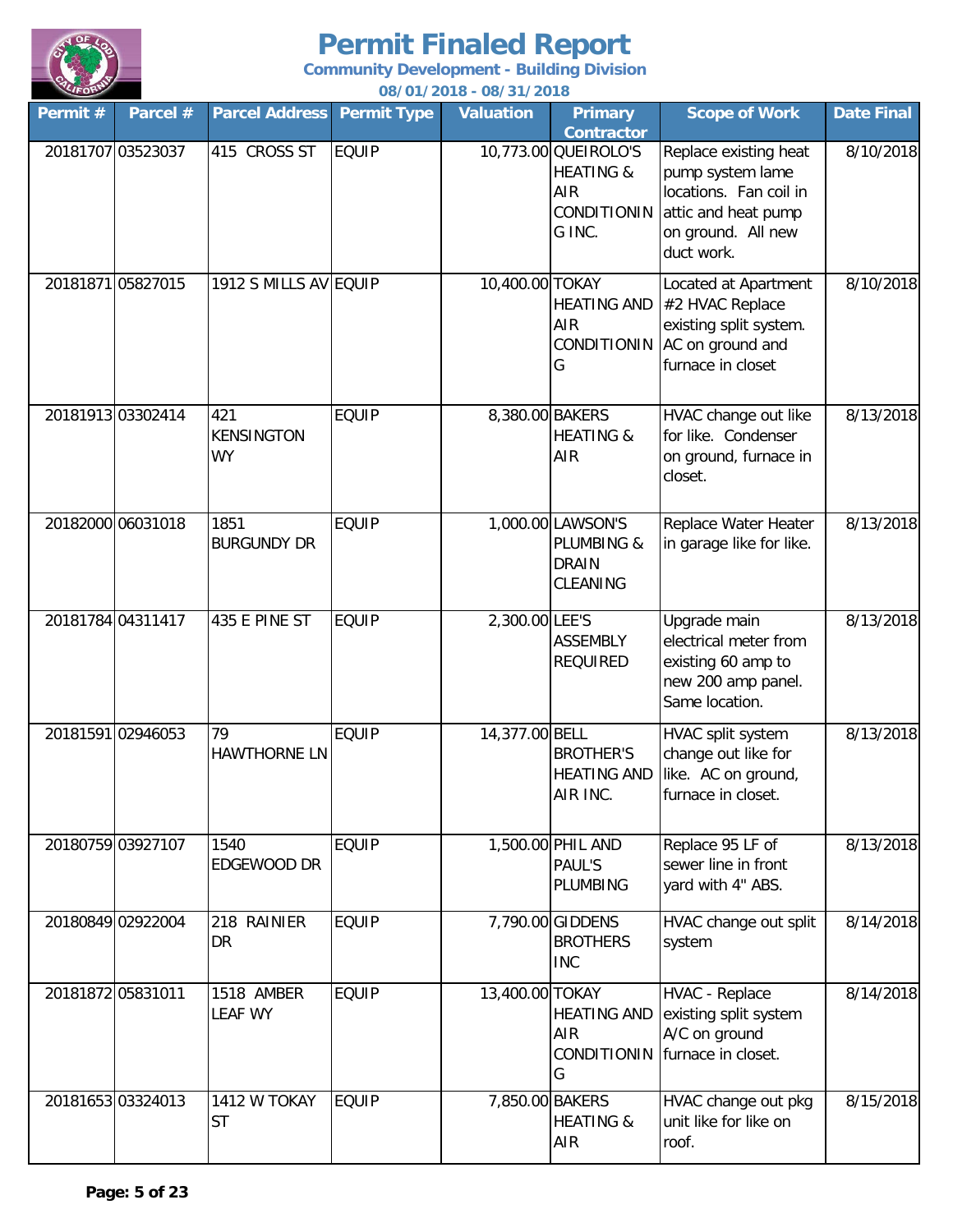

| Permit# | Parcel #          | <b>Parcel Address</b>               | <b>Permit Type</b> | 007 0 17 20 10 - 007 3 17 20 10<br><b>Valuation</b> | <b>Primary</b><br><b>Contractor</b>                  | <b>Scope of Work</b>                                                                                                                                       | <b>Date Final</b> |
|---------|-------------------|-------------------------------------|--------------------|-----------------------------------------------------|------------------------------------------------------|------------------------------------------------------------------------------------------------------------------------------------------------------------|-------------------|
|         | 20181414 03322025 | 632 ATHERTON EQUIP<br>DR            |                    | 11,500.00 LODI                                      | <b>SERVICE</b><br><b>HEATING &amp;</b><br>COOLING    | HVAC split system<br>change out -same<br>location - furnace in<br>garage, AC on side<br>yard                                                               | 8/15/2018         |
|         | 20172684 03702107 | 1125 HOLLY DR EQUIP                 |                    |                                                     | 400.00 OWNER OF<br><b>RECORD</b>                     | Replace Water Heater<br>in garage                                                                                                                          | 8/15/2018         |
|         | 20180329 04126046 | 431 PIONEER<br>DR                   | <b>EQUIP</b>       | 1,800.00 JAMES                                      | GALARNEAU<br>ELECTRIC,<br>INC. dba JG<br>N           | <b>Electrical panel</b><br>upgrade from 100<br>amp to 200 amp.<br>Same location. Install<br>CONSTRUCTIO smoke detectors and<br>exhaust fan in<br>bathroom. | 8/15/2018         |
|         | 20171649 02906013 | 641 EL<br><b>CAPITAN DR</b>         | <b>EQUIP</b>       | 2,000.00 SCOTT                                      | <b>LOVOTTI</b>                                       | Change out furnace<br>only located in garage.                                                                                                              | 8/15/2018         |
|         | 20181809 02724005 | 324 LELAND CT                       | <b>EQUIP</b>       | 8,300.00 TOKAY                                      | <b>HEATING AND</b><br>AIR<br><b>CONDITIONIN</b><br>G | HVAC split system<br>change out like for<br>like. AC on ground<br>and furnace in garage.                                                                   | 8/16/2018         |
|         | 20181583 05851045 | VICTORIA EQUIP<br>1721<br><b>DR</b> |                    | 14,000.00 BELL                                      | <b>BROTHER'S</b><br><b>HEATING AND</b><br>AIR INC.   | HVAC split system<br>change out like for<br>like. Furnace in<br>closet, AC on ground.                                                                      | 8/16/2018         |
|         | 20181908 05848076 | 2050<br>SUGARBOWL WY                | <b>EQUIP</b>       | 12,400.00 TOKAY                                     | <b>HEATING AND</b><br>AIR<br>CONDITIONIN<br>G        | HVAC change out split<br>system like for like.<br>AC on ground furnace<br>in attic.                                                                        | 8/16/2018         |
|         | 20182033 02912214 | 1 S CAMBRIDGE EQUIP<br>DR           |                    |                                                     | 1,500.00 HENDERSON<br>BROS. CO.<br>INC.              | Replace main water<br>line from meter box to<br>foundation. Install<br>new emergency shut<br>off valve and hose<br>spicket.                                | 8/16/2018         |
|         | 20180147 05854014 | 2304 OLSON DR EQUIP                 |                    |                                                     | 500.00 OWNER OF<br><b>RECORD</b>                     | Install new 70amp<br>subpanel with 5 new<br>circuits.                                                                                                      | 8/21/2018         |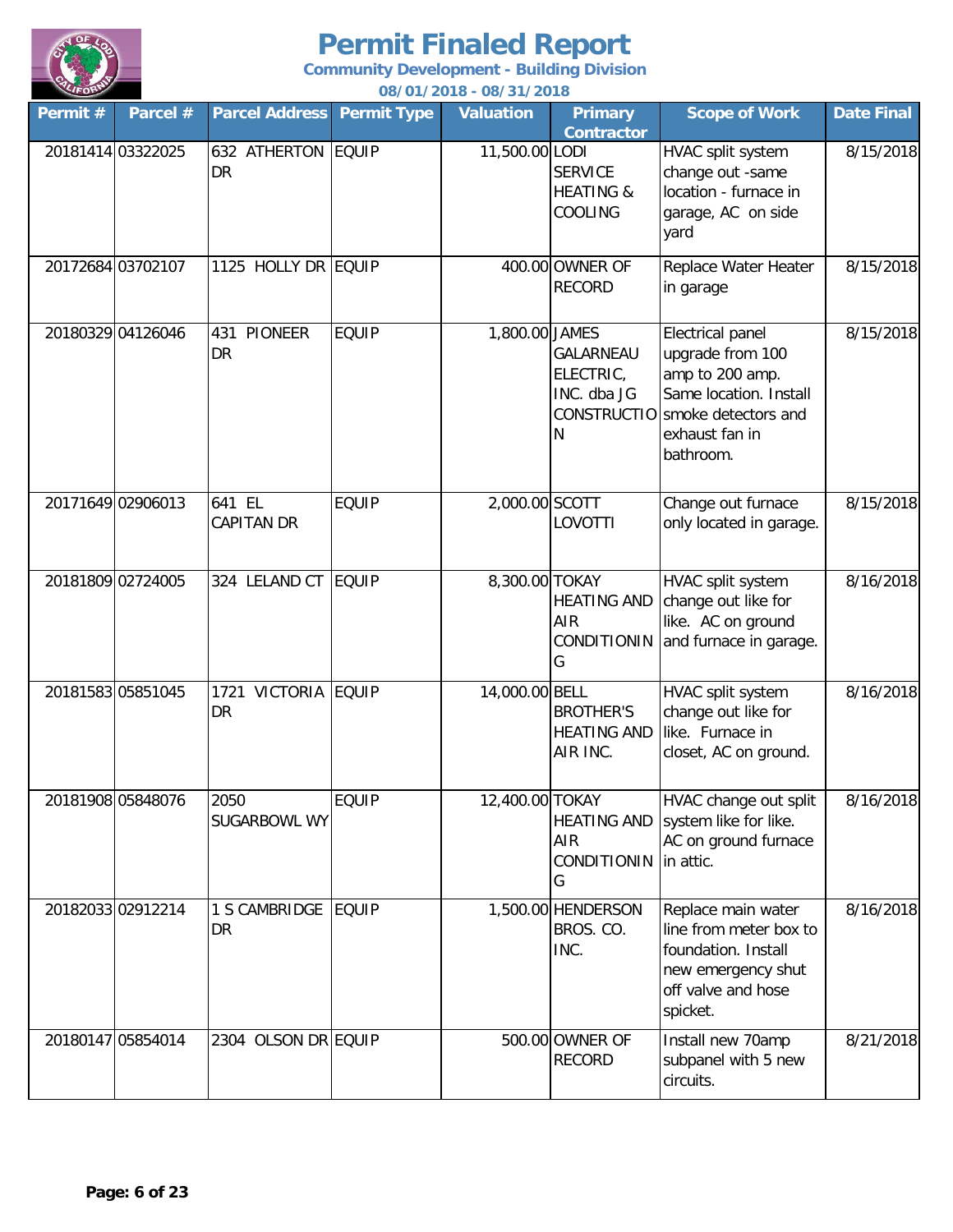

| Permit # | Parcel #          | <b>Parcel Address</b>        | <b>Permit Type</b> | <b>Valuation</b> | <b>Primary</b><br><b>Contractor</b>                                                          | <b>Scope of Work</b>                                                                                         | Date Final |
|----------|-------------------|------------------------------|--------------------|------------------|----------------------------------------------------------------------------------------------|--------------------------------------------------------------------------------------------------------------|------------|
|          | 20181834 03908018 | 904 W TURNER<br><b>RD</b>    | <b>EQUIP</b>       |                  | 950.00 ABILITY<br><b>ACCESS</b><br>PLUMBING &<br><b>ROOTER</b>                               | Replace 50 gal natural<br>gas water heater<br>located in garage like<br>for like                             | 8/21/2018  |
|          | 20181679 02722015 | SUNWEST EQUIP<br>2331<br>DR  |                    |                  | 5,300.00 DISCOUNT<br>PLUMBING,<br><b>HEATING &amp;</b><br>AIR                                | HVAC change out,<br>replace AC condenser,<br>line set and evap coil.<br>AC on ground and<br>furnace in attic | 8/21/2018  |
|          | 20182034 02912209 | 35 S<br>CAMBRIDGE DR         | <b>EQUIP</b>       |                  | 3,500.00 SCHATZ<br>CONSTRUCTIO split system.<br>N &<br>RESTORATION                           | Install a new mini-                                                                                          | 8/21/2018  |
|          | 20182089 02739030 | 1252<br><b>HEIDELBERG WY</b> | <b>EQUIP</b>       |                  | 1,600.00 OWNER OF<br><b>RECORD</b>                                                           | Replace Water Heater<br>in garage.                                                                           | 8/21/2018  |
|          | 20181481 03103039 | 1107 S MILLS AV EQUIP        |                    |                  | 14,375.00 ALL AIR INC<br>DBA: ALL AIR<br><b>HEATING &amp;</b><br>AIR<br>CONDITIONIN<br>G     | HVAC change out split<br>system like for like.<br>AC on ground, furnace<br>in garage.                        | 8/22/2018  |
|          | 20171054 04731113 | 811 S<br><b>GARFIELD ST</b>  | <b>EQUIP</b>       |                  | 800.00 OWNER OF<br><b>RECORD</b>                                                             | Located at 811 1/2 S<br>Garfield St: Install<br>water line and 2nd<br>water meter.                           | 8/23/2018  |
|          | 20182020 02952019 | 127<br>FIELDSTONE CT         | <b>EQUIP</b>       | 7,000.00 ROD     | <b>JOHNSON</b><br>AIR, INC                                                                   | HVAC split system<br>change out like for<br>like. AC ground,<br>furnace in attic.                            | 8/23/2018  |
|          | 20181975 03720201 | 703 W PINE ST                | <b>EQUIP</b>       |                  | 1,229.00 ROOTER PRO<br>PLUMBING<br>INC., DBA<br><b>KNIGHTS</b><br>PLUMBING &<br><b>DRAIN</b> | Replace fitting only in<br>1 1/2" plastic water<br>line front yard.                                          | 8/23/2018  |
|          | 20181955 03718012 | 126 S AVENA AV EQUIP         |                    | 8,975.00 TOKAY   | <b>HEATING AND</b><br>AIR<br>CONDITIONIN<br>G                                                | HVAC package unit<br>change out like for<br>like on ground.                                                  | 8/23/2018  |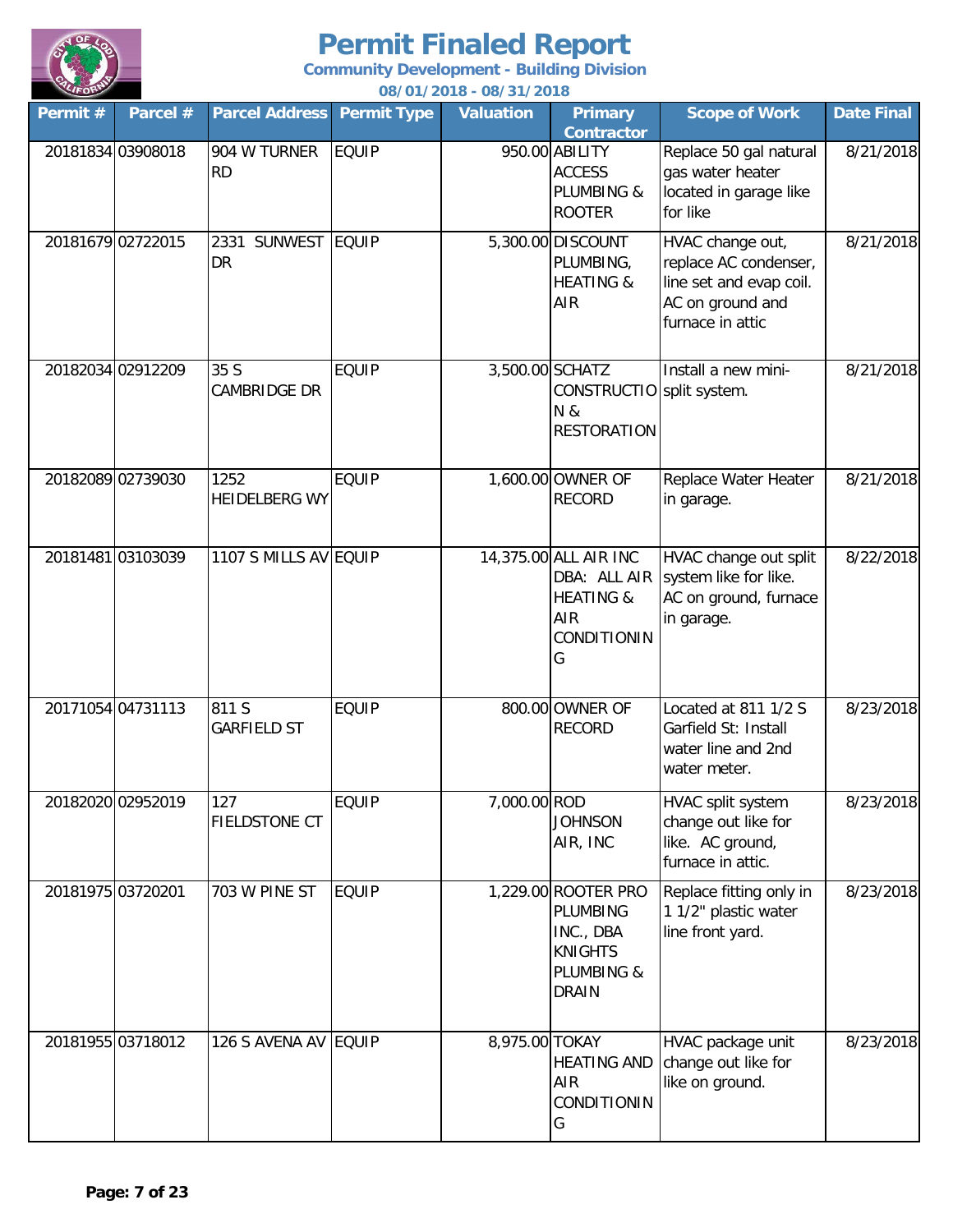

| Permit #          | Parcel #          | <b>Parcel Address</b>                  | <b>Permit Type</b> | <b>Valuation</b> | <b>Primary</b><br><b>Contractor</b>                            | <b>Scope of Work</b>                                                                                    | <b>Date Final</b> |
|-------------------|-------------------|----------------------------------------|--------------------|------------------|----------------------------------------------------------------|---------------------------------------------------------------------------------------------------------|-------------------|
|                   | 20181934 06011031 | 1038<br><b>DARTMOOR CI</b>             | <b>EQUIP</b>       |                  | 1,515.00 CALIFORNIA<br><b>DELTA</b><br>MECHANICAL              | Replace 40 Gal Water<br>Heater like for like in<br>garage                                               | 8/24/2018         |
|                   | 20181993 05848042 | 2071<br><b>PROVIDENCE</b><br><b>WY</b> | <b>EQUIP</b>       |                  | 1,475.00 CALIFORNIA<br><b>DELTA</b><br>MECHANICAL              | Replace 50 gal Water<br>Heater like for like in<br>garage.                                              | 8/24/2018         |
|                   | 2018188301555023  | <b>BRISTOL</b><br>2887<br>LN           | <b>EQUIP</b>       |                  | 8,000.00 HENDERSON<br>BROS. CO.<br>INC.                        | HVAC split system<br>change out like for<br>like. AC on ground in<br>backyard and furnace<br>in garage. | 8/24/2018         |
|                   | 20181884 01555023 | <b>BRISTOL</b><br>2887<br>LN           | <b>EQUIP</b>       |                  | 2,000.00 HENDERSON<br>BROS. CO.<br>INC.                        | Replace 50 gal Water<br>Heater like for like.                                                           | 8/24/2018         |
|                   | 20181904 02907028 | 411 TIOGA DR                           | <b>EQUIP</b>       |                  | 1,500.00 OWNER OF<br><b>RECORD</b>                             | Upgrade main panel<br>from 125 amp to 200<br>amp. Same location                                         | 8/24/2018         |
|                   | 20182036 03523014 | 309<br>WESTWOOD AV                     | <b>EQUIP</b>       | 6,800.00 BAKERS  | <b>HEATING &amp;</b><br>AIR                                    | HVAC changeout<br>package unit on roof                                                                  | 8/24/2018         |
|                   | 20182039 01561043 | 2401 EILERS LN EQUIP                   |                    | 900.00 ABC       | <b>PLUMBING</b><br>HEATING &<br>AIR<br><b>CONDITIONIN</b><br>G | Located at Clubhouse-<br>Repair gas line at<br>meter connection due<br>to gas leak.                     | 8/24/2018         |
| 20181899 06242017 |                   | 761 CENTURY<br>PL                      | <b>EQUIP</b>       |                  | 13,183.00 HONEYS AIR<br><b>INC</b>                             | HVAC split system<br>change out like for<br>like. Condenser on<br>ground and furnace in<br>garage.      | 8/27/2018         |
|                   | 20181864 06018015 | 2403<br>ROCKINGHAM CI                  | <b>EQUIP</b>       | 11,444.00 BELL   | <b>BROTHER'S</b><br><b>HEATING AND</b><br>AIR INC.             | HVAC split system<br>change out like for<br>like. AC on ground in<br>back yard and furnace<br>in attic. | 8/27/2018         |
|                   | 20181992 03321017 | 1200 W TOKAY<br>ST                     | <b>EQUIP</b>       | 12,000.00 JAMES  | <b>HEATING AND</b><br>AIR                                      | Comm bldg, located in<br>STE A & B-HVAC 2<br>package units change<br>out like for like on roof          | 8/28/2018         |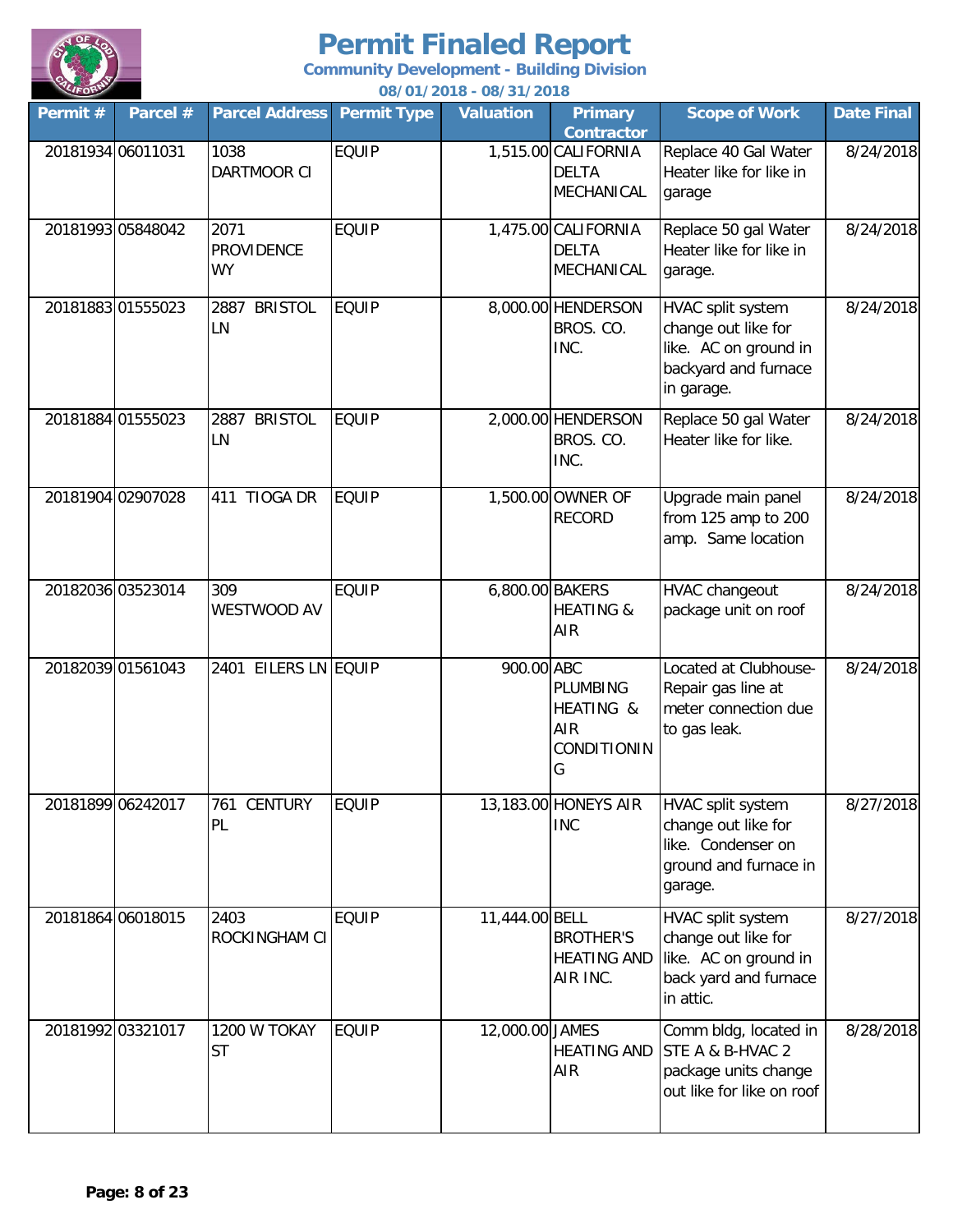

| Permit # | Parcel #          | <b>Parcel Address</b>                      | <b>Permit Type</b> | 007 0 17 20 10 - 007 3 17 20 10<br><b>Valuation</b> | <b>Primary</b>                                                                                        | <b>Scope of Work</b>                                                                   | <b>Date Final</b> |
|----------|-------------------|--------------------------------------------|--------------------|-----------------------------------------------------|-------------------------------------------------------------------------------------------------------|----------------------------------------------------------------------------------------|-------------------|
|          | 20172916 02957022 | 814 SICILY CT                              | <b>EQUIP</b>       |                                                     | <b>Contractor</b><br>0.00 BARSOTTI'S<br><b>FIRE</b><br><b>PROTECTION</b>                              | Install Fire Sprinkler<br>System in New Single<br>Family Dwelling MP3                  | 8/28/2018         |
|          | 20181684 06255027 | 252<br><b>MEADOWLARK</b><br><b>WY</b>      | <b>EQUIP</b>       |                                                     | 7,783.00 ALL AIR INC.<br><b>DBA ALL AIR</b><br><b>HEATING &amp;</b><br><b>AIR</b><br>CONDITIONIN<br>G | HVAC change out split<br>system like for like.<br>AC on ground, furnace<br>in garage.  | 8/28/2018         |
|          | 20182270 03517107 | 601 N LOMA DR                              | <b>EQUIP</b>       |                                                     | 1,800.00 STAGECOACH<br><b>PLUMBING</b>                                                                | Replace Water Heater<br>in attic                                                       | 8/29/2018         |
|          | 20182010 05824038 | 1702<br>WINDJAMMER<br>CT                   | <b>EQUIP</b>       | 18,745.00 LODI                                      | <b>SERVICE</b><br><b>HEATING &amp;</b><br><b>COOLING</b>                                              | 2 HVAC split system<br>change out like for<br>like. Furnace garage,<br>AC yard         | 8/29/2018         |
|          | 20182265 05856001 | 2339 S MILLS AV EQUIP                      |                    | 1,900.00 BEST                                       | <b>PLUMBING</b>                                                                                       | Replace 50 gal Water<br>Heater in garage                                               | 8/30/2018         |
|          | 20181005 03934018 | 501<br><b>FORREST</b><br>AV                | <b>EQUIP</b>       | 1,000.00 R & R                                      | N                                                                                                     | Replace Water Heater<br>CONSTRUCTIO in laundry room                                    | 8/30/2018         |
|          | 20181413 03940065 | 1031 W<br><b>TURNER RD</b>                 | <b>EQUIP</b>       | 15,132.00 LODI                                      | <b>SERVICE</b><br><b>HEATING &amp;</b><br>COOLING                                                     | HVAC split system<br>change out-same<br>location-AC on<br>ground, furnace in<br>garage | 8/30/2018         |
|          | 20181440 05866009 | 2681<br><b>REYNOLDS</b><br><b>RANCH PK</b> | <b>FIRE</b>        |                                                     | 0.00 PACIFIC<br><b>VALLEY FIRE</b><br>PROTECTION,<br>INC.                                             | At 260 E Harney Ln-<br>Petsmart-Install fire<br>sprinklers                             | 8/2/2018          |
|          | 20180434 05869005 | 3042 KORDIA<br>AV                          | <b>FIRE</b>        |                                                     | 0.00 THORPE<br><b>DESIGN</b>                                                                          | Fire Sprinklers for<br>New Single Family<br>Dwelling MP1                               | 8/6/2018          |
|          | 20180435 05869006 | 3100 KORDIA<br>AV                          | <b>FIRE</b>        |                                                     | 0.00 THORPE<br><b>DESIGN</b>                                                                          | Fire Sprinklers for<br>New Single Family<br>Dwelling MP2                               | 8/6/2018          |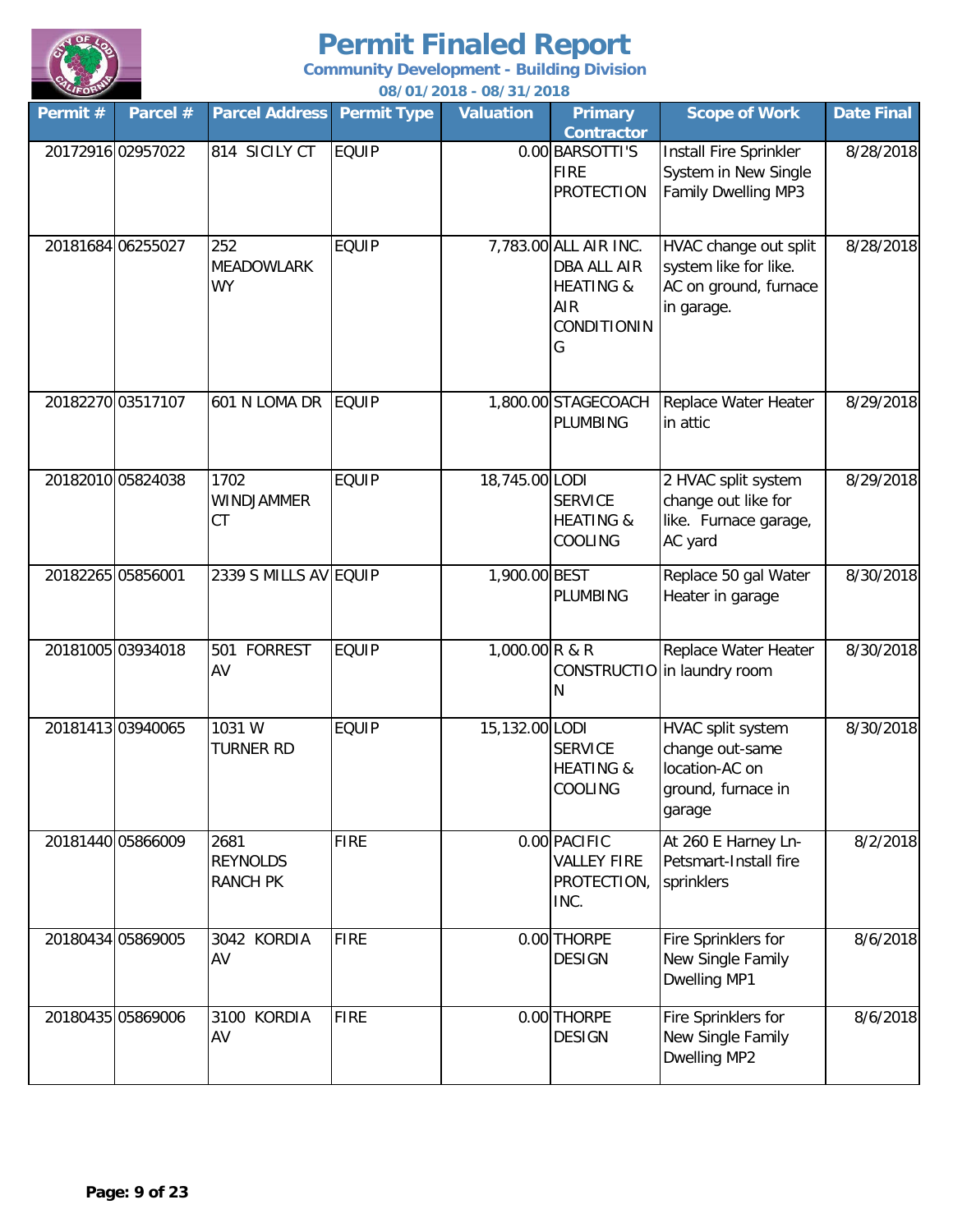

| Permit # | Parcel #          | <b>Parcel Address</b>                      | <b>Permit Type</b> | 007 0 17 20 10 - 007 3 17 20 10<br><b>Valuation</b> | <b>Primary</b><br><b>Contractor</b>                 | <b>Scope of Work</b>                                                                             | <b>Date Final</b> |
|----------|-------------------|--------------------------------------------|--------------------|-----------------------------------------------------|-----------------------------------------------------|--------------------------------------------------------------------------------------------------|-------------------|
|          | 20180458 05866009 | 2681<br><b>REYNOLDS</b><br><b>RANCH PK</b> | <b>FIRE</b>        |                                                     | 0.00 IMMOOS FIRE<br>PROTECTION,<br>INC.             | @250 E. Harney Lane -<br>Fire sprinkler system<br>for Sprouts & Shell                            | 8/7/2018          |
|          | 20181894 05803026 | 1515 LOWER<br>SACRAMENT RD                 | <b>FIRE</b>        |                                                     | 0.00 ELECTRICAL<br><b>PROTECTION</b><br><b>INC</b>  | Rubios-Install fire<br>alarm, add hood<br>suppression and duct<br>detector monitoring<br>system. | 8/9/2018          |
|          | 20181555 05803026 | 1515 LOWER<br>SACRAMENT RD                 | <b>FIRE</b>        |                                                     | 0.00 INTEGRATED<br><b>FIRE</b><br><b>PROTECTION</b> | Suite 120 - Fire<br>Sprinkler T.I. for<br>Rubio's Coastal Grill                                  | 8/9/2018          |
|          | 20172687 02955028 | 152 HEIRLOOM<br>AV                         | FIRE               |                                                     | 0.00 VICTORY<br><b>FIRE</b><br>PROTECTION,<br>INC.  | Install Fire Sprinkler<br>system in New Single<br><b>Family Dwelling</b>                         | 8/10/2018         |
|          | 20172917 02957023 | 816 SICILY CT                              | <b>FIRE</b>        |                                                     | 0.00 BARSOTTI'S<br><b>FIRE</b><br><b>PROTECTION</b> | Install Fire Sprinkler<br>System in New Single<br>Family Dwelling MP2                            | 8/10/2018         |
|          | 20172918 02957024 | 803 RIVA CT                                | <b>FIRE</b>        |                                                     | 0.00 BARSOTTI'S<br><b>FIRE</b><br><b>PROTECTION</b> | Install fire Sprinkler<br>System in New Single<br>Family Dwelling MP1                            | 8/10/2018         |
|          | 20181692 05803026 | 1515 LOWER<br><b>SACRAMENT RD</b>          | <b>FIRE</b>        |                                                     | 0.00 SENTINEL<br><b>FIRE</b><br><b>EQUIPMENT C</b>  | Rubio's - Suite 120 -<br>Hookup & complete<br>Ansul hood & duct<br>system                        | 8/10/2018         |
|          | 20180436 05869007 | 3106 KORDIA<br>AV                          | <b>FIRE</b>        |                                                     | 0.00 THORPE<br><b>DESIGN</b>                        | Fire Sprinklers for<br>New Single Family<br>Dwelling MP4                                         | 8/13/2018         |
|          | 20180437 05869008 | 3112 KORDIA<br>AV                          | <b>FIRE</b>        |                                                     | 0.00 THORPE<br><b>DESIGN</b>                        | Fire Sprinklers for<br>New Single Family<br>Dwelling MP3                                         | 8/15/2018         |
|          | 20172914 02957020 | 817 SICILY CT                              | <b>FIRE</b>        |                                                     | 0.00 BARSOTTI'S<br><b>FIRE</b><br><b>PROTECTION</b> | Install Fire Sprinkler<br>System in New single<br><b>Family Dwelling MP1</b>                     | 8/16/2018         |
|          | 20152394 02954022 | 209 LANDMARK<br>LANE                       | <b>FIRE</b>        |                                                     | 0.00 BARSOTTI'S<br><b>FIRE</b><br><b>PROTECTION</b> | Fire Sprinkler System<br>for New Single Family<br>Dwelling - Rose Gate<br>MP 205                 | 8/20/2018         |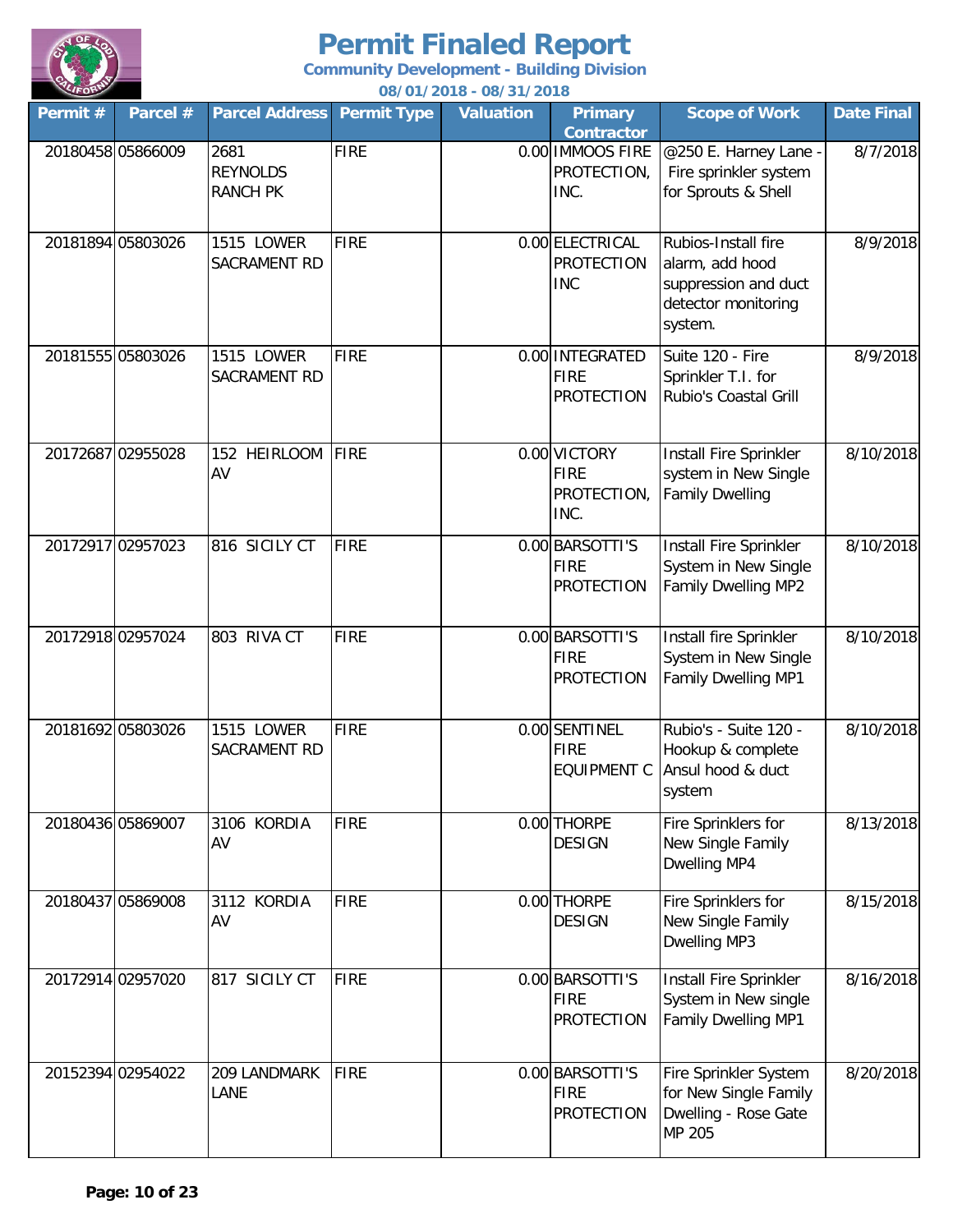

| Permit#           | Parcel #          | <b>Parcel Address</b>                                     | <b>Permit Type</b> | <u>007 017 2010 - 007 317 2010</u><br><b>Valuation</b> | <b>Primary</b><br><b>Contractor</b>                 | <b>Scope of Work</b>                                                                               | <b>Date Final</b> |
|-------------------|-------------------|-----------------------------------------------------------|--------------------|--------------------------------------------------------|-----------------------------------------------------|----------------------------------------------------------------------------------------------------|-------------------|
|                   | 20180438 05869009 | 3118 KORDIA<br>AV                                         | <b>FIRE</b>        |                                                        | 0.00 THORPE<br><b>DESIGN</b>                        | Fire Sprinklers for<br>New Single Family<br>Dwelling MP1                                           | 8/20/2018         |
|                   | 20170194 05865025 | 2951 Reynolds<br>Ranch Parkway                            | <b>FIRE</b>        |                                                        | 0.00 Sierra Valley<br><b>Fire Protection</b>        | <b>Apartment Building</b><br>"F" Install Fire<br>Sprinkler System                                  | 8/21/2018         |
|                   | 20170692 05865004 | 2951<br><b>REYNOLDS</b><br><b>RANCH</b><br><b>PARKWAY</b> | <b>FIRE</b>        |                                                        | 0.00 SACRAMENTO<br>CONTROL<br><b>SYSTEMS</b>        | Rubicon Apartments,<br>Building F; Install Fire<br>alarm system.                                   | 8/21/2018         |
|                   | 20170698 05865004 | 2951<br><b>REYNOLDS</b><br><b>RANCH</b><br><b>PARKWAY</b> | <b>FIRE</b>        |                                                        | 0.00 SACRAMENTO<br>CONTROL<br><b>SYSTEMS</b>        | Rubicon Apartments,<br>Building L; Install Fire<br>Alarm system                                    | 8/21/2018         |
|                   | 20180439 05869010 | 3124 KORDIA<br>AV                                         | <b>FIRE</b>        |                                                        | 0.00 THORPE<br><b>DESIGN</b>                        | Fire Sprinklers for<br>New Single Family<br>Dwelling MP1                                           | 8/24/2018         |
| 20180630 05869011 |                   | 3130 KORDIA<br>AV                                         | <b>FIRE</b>        |                                                        | 0.00 THORPE<br><b>DESIGN</b>                        | Fire Sprinklers for<br>New Single Family<br>Dwelling MP2B                                          | 8/27/2018         |
|                   | 20172920 02957026 | 800 RIVA CT                                               | <b>FIRE</b>        |                                                        | 0.00 BARSOTTI'S<br><b>FIRE</b><br><b>PROTECTION</b> | Install Fire Sprinkler<br>System in New Single<br>Family Dwelling MP3                              | 8/28/2018         |
|                   | 2018063105869012  | 3131 ADRIANA<br>LN                                        | <b>FIRE</b>        |                                                        | 0.00 THORPE<br><b>DESIGN</b>                        | Fire Sprinklers for<br>New Single Family<br>Dwelling MP3C                                          | 8/30/2018         |
|                   | 20181321 04304211 | 219 S CHURCH<br><b>ST</b>                                 | <b>NOTBUILD</b>    | 78,712.00 AIRS                                         |                                                     | St Anne's Church.<br>Remove existing play<br>structure and replace<br>with new in same<br>location | 8/9/2018          |
|                   | 2018028102941002  | 2206 OXFORD<br><b>WY</b>                                  | <b>NOTBUILD</b>    |                                                        | 36,000.00 STRATUS<br>N COMPANY                      | Replace surfacing &<br>CONSTRUCTIO adding ramp at Henry<br><b>Glaves Park</b>                      | 8/9/2018          |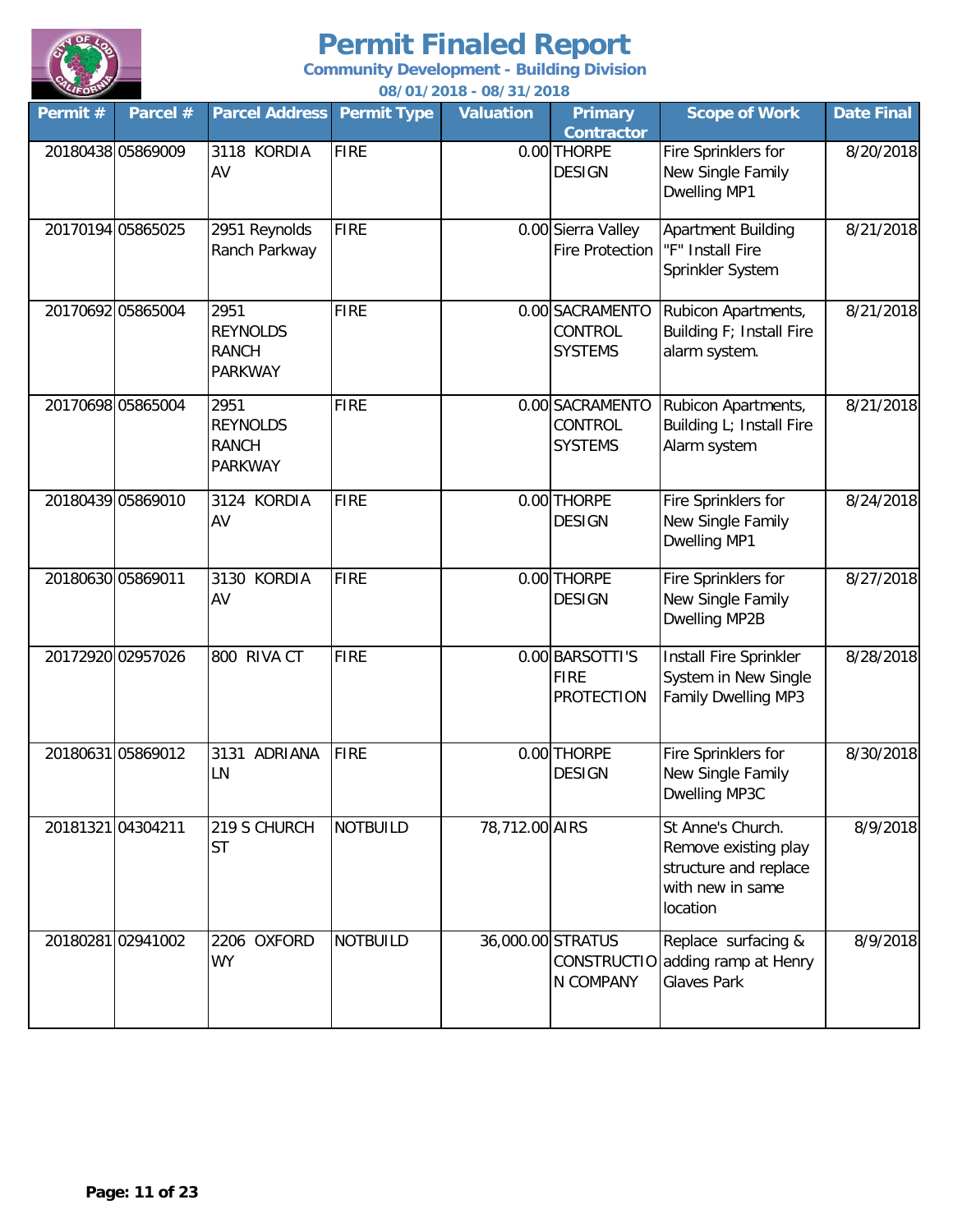

| Permit # | Parcel #          | <b>Parcel Address</b>      | <b>Permit Type</b> | <b>Valuation</b> | <b>Primary</b><br><b>Contractor</b>                                                       | <b>Scope of Work</b>                                                                                                                                                                           | <b>Date Final</b> |
|----------|-------------------|----------------------------|--------------------|------------------|-------------------------------------------------------------------------------------------|------------------------------------------------------------------------------------------------------------------------------------------------------------------------------------------------|-------------------|
|          | 20180200 03104050 | 1331 S HAM LN              | <b>NOTBUILD</b>    | 20,000.00 EXCELL | <b>SERVICES</b><br><b>COMPANY LLC</b><br><b>DBA EXCELL</b><br>CONSTRUCTIO cell tower<br>N | Add (3) panels,<br>update (2) hybrid<br>lines & add (3) RRU<br>to existing T-Mobile                                                                                                            | 8/21/2018         |
|          | 20182066 06218011 | 1901 S CHURCH<br>#4 ST     | <b>PROPEVAL</b>    | 0.00             |                                                                                           | Located in unit $#4-$<br><b>Property Evaluation</b><br>due to fire.                                                                                                                            | 8/14/2018         |
|          | 20181827 03720308 | 705 W OAK ST               | <b>REROOF</b>      |                  | 2,500.00 LEONARD<br><b>PETERSON</b><br><b>INC</b>                                         | Located at detached<br>garage. Tear off<br>wood shingles, re-<br>sheath and re-roof<br>with Certainteed TL                                                                                     | 8/1/2018          |
|          | 20181888 04104007 | 315 EUREKA AV REROOF       |                    | 3,000.00 MUNOZ   | ROOFING,<br>INC.                                                                          | Tear off 1 layer comp<br>and install 30 year<br>cool roof comp -<br>Detach Garage Only                                                                                                         | 8/2/2018          |
|          | 20181841 04104004 | 327 EUREKA AV              | <b>REROOF</b>      |                  | 8,885.00 R I N A Y INC.                                                                   | Tear off 2 layers comp<br>and install comp cool<br>roof.                                                                                                                                       | 8/2/2018          |
|          | 20181694 03703010 | 1020 W<br><b>LOCUST ST</b> | <b>REROOF</b>      |                  | 32,000.00 OWNER OF<br><b>RECORD</b>                                                       | Tear off 1 layer of tile<br>and 1 layer of shake.<br>Install 7/16 OSB.<br>Install cool roof comp.<br>Not including south<br>rear facing roofline<br>with solar panels<br>installed previously. | 8/2/2018          |
|          | 20181900 03712010 | 627 HOLLY DR               | <b>REROOF</b>      |                  | 7,500.00 OAKDALE                                                                          | Tear off 2 layers of<br>ROOFING, INC comp, reroof with<br>comp. cool roof                                                                                                                      | 8/6/2018          |
|          | 20181929 02906058 | 607 TAHOE DR               | <b>REROOF</b>      |                  | 1,000.00 J ROOFING                                                                        | Install 1 layer of cool<br>roof comp over 1<br>layer of comp.                                                                                                                                  | 8/6/2018          |
|          | 20181925 03120006 | 509 RIBIER AV              | <b>REROOF</b>      |                  | 8,980.00 STOCKTON<br><b>HOME</b><br>ROOFING CO                                            | Tear off 1 layer of<br>comp shingles & built-<br>up material, reroof<br>with cool roof comp.                                                                                                   | 8/7/2018          |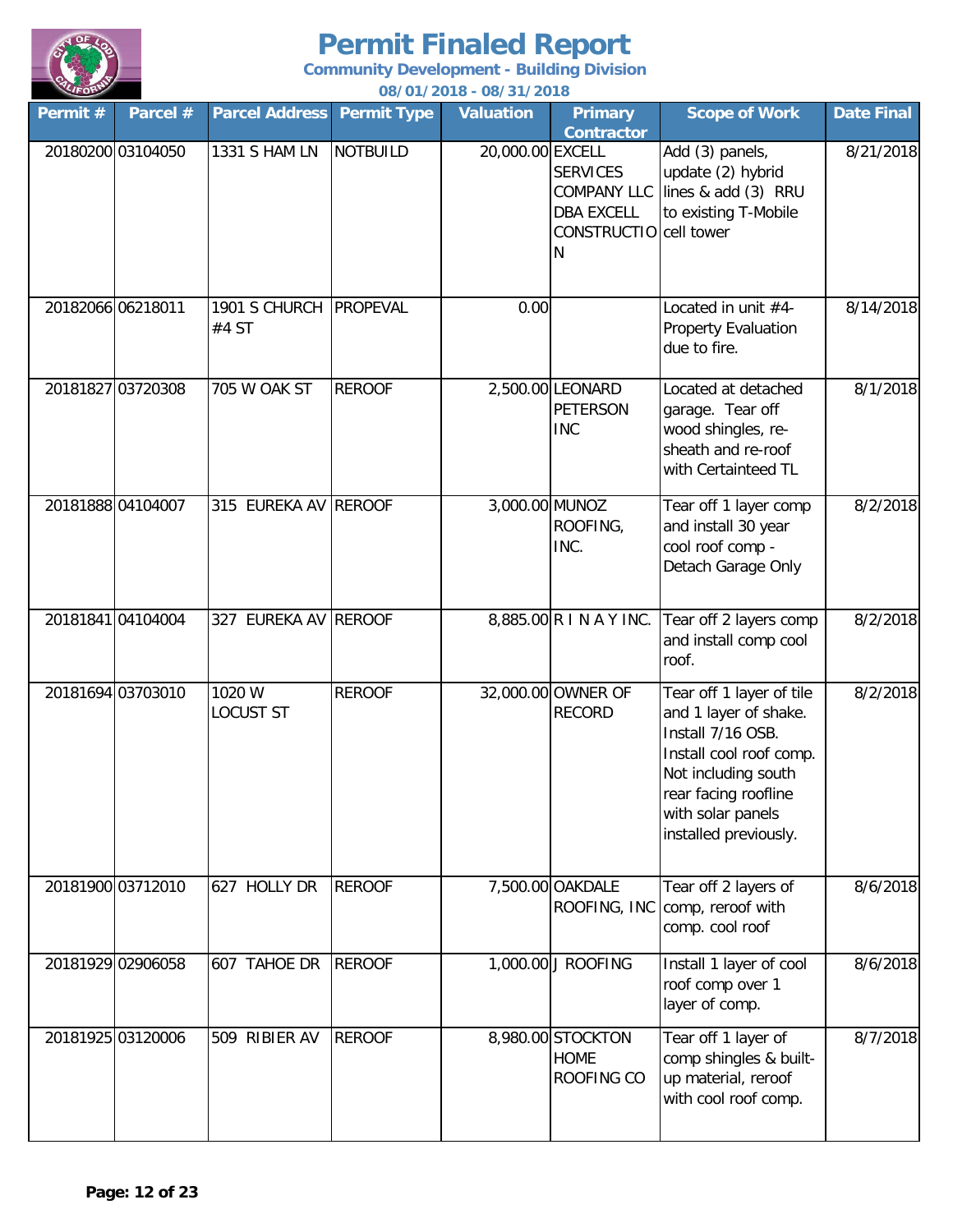

| Permit #          | Parcel #          | <b>Parcel Address</b>                    | <b>Permit Type</b> | 007 0 17 20 10 - 007 3 17 20 10<br><b>Valuation</b> | <b>Primary</b><br><b>Contractor</b>                | <b>Scope of Work</b>                                                                                                                                   | <b>Date Final</b> |
|-------------------|-------------------|------------------------------------------|--------------------|-----------------------------------------------------|----------------------------------------------------|--------------------------------------------------------------------------------------------------------------------------------------------------------|-------------------|
|                   | 20181906 04319015 | 536 E LOCUST<br><b>ST</b>                | <b>REROOF</b>      | 11,475.00 DAVIS                                     | <b>ROOFING</b>                                     | Tear off existing<br>asphalt shingles and<br>install new asphalt<br>shingle cool roof.                                                                 | 8/7/2018          |
|                   | 20181835 03122034 | 1017 DOVER DR REROOF                     |                    | 7,935.00 CAME'S                                     | ROOFING,<br>INC.                                   | Tear off comp<br>shingles, reroof with<br>30 yr comp cool roof<br>shingles                                                                             | 8/7/2018          |
| 20181971 03111021 |                   | 1139 S AVENA<br>AV                       | <b>REROOF</b>      |                                                     | 8,500.00 BLUE VALLEY<br><b>ROOFING</b>             | Tear off comp install<br>30lb felt and new<br>comp cool roof.                                                                                          | 8/9/2018          |
|                   | 20181731 04302309 | 200 N CHURCH<br><b>ST</b>                | <b>REROOF</b>      | 60,223.00 SUMMIT                                    | AMERICAN<br>INC.                                   | <b>BBVA Compass Bank -</b><br>Fully adhered 60 mil<br>JM TPO membrane<br>over 1/4 inch<br>densdeck insulation<br>board adhere to<br>existing BUR roof. | 8/10/2018         |
|                   | 20181951 06232032 | 1725 S<br><b>SACRAMENTO</b><br><b>ST</b> | <b>REROOF</b>      |                                                     | 9,390.00 DAVID W<br><b>BRAZIL</b>                  | Tear off one layer of<br>comp and install new<br>ROOFING, INC cool roof shingles over<br>existing sheathing.                                           | 8/10/2018         |
|                   | 20181830 03118515 | 716 RIMBY AV                             | <b>REROOF</b>      |                                                     | 10,100.00 NUSHAKE, INC Tear off comp               | shingles, re-roof with<br>lifetime comp roof<br>shingles. Insulate<br>with R-38.                                                                       | 8/13/2018         |
|                   | 20181826 03720308 | 705 W OAK ST                             | <b>REROOF</b>      |                                                     | 22,000.00 LEONARD<br><b>PETERSON</b><br><b>INC</b> | Located at house-Tear<br>off wood shingles,<br>install 1/2 CDX<br>plywood, felt &<br>Certainteed<br>Presidential TL.<br>Insulate with R-38.            | 8/13/2018         |
|                   | 20181919 04735409 | 516 HILBORN<br><b>ST</b>                 | <b>REROOF</b>      |                                                     | 1,000.00 OWNER OF<br><b>RECORD</b>                 | Located off alley at<br>storage building. Tear<br>off old roof, repair<br>trusses, osb board<br>and new lifetime<br>shingles.                          | 8/15/2018         |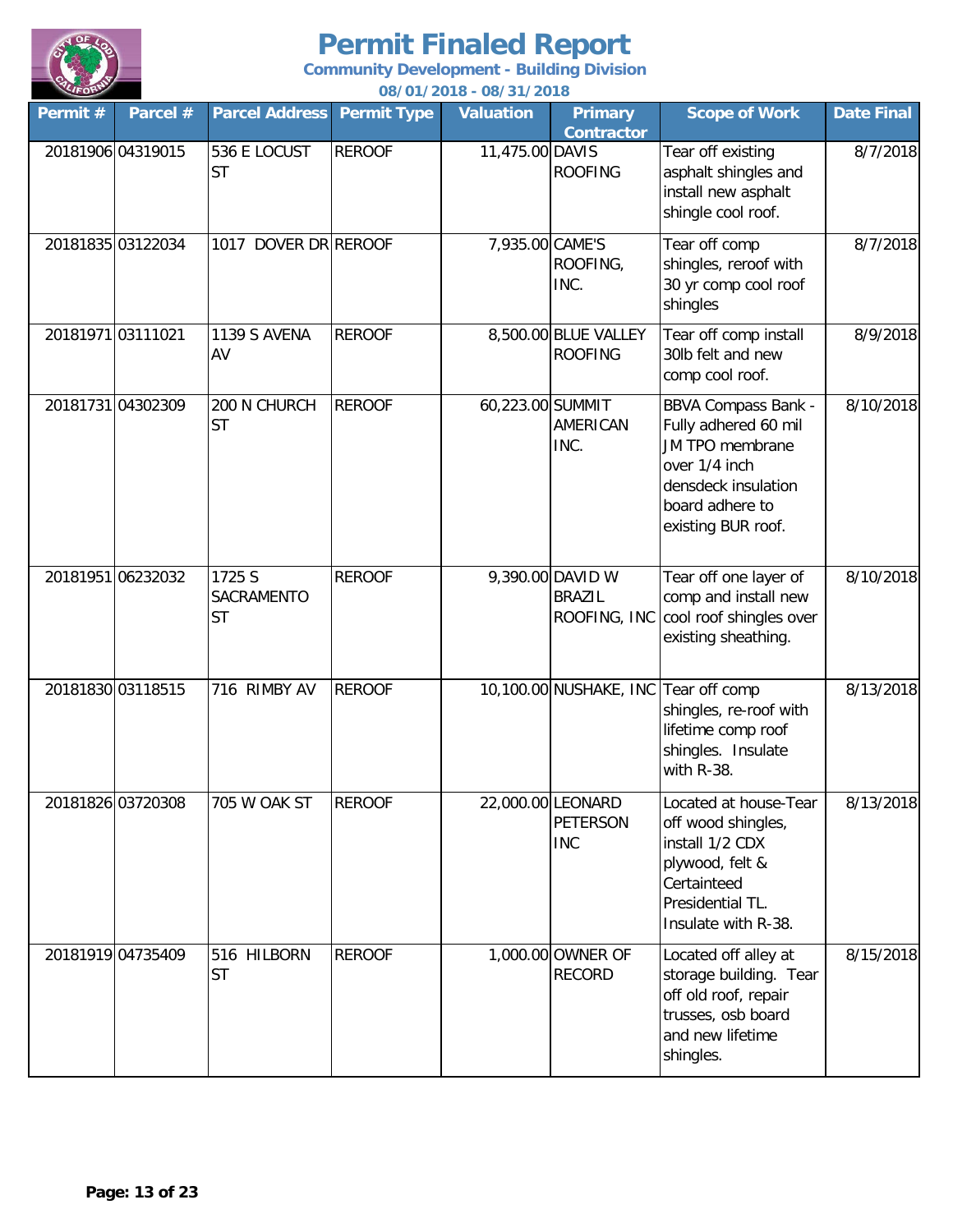

**Community Development - Building Division**

| <b>LIFOR</b>      |          |                               |                    | 08/01/2018 - 08/31/2018 |                                                                 |                                                                                                                                                                                                                |                   |
|-------------------|----------|-------------------------------|--------------------|-------------------------|-----------------------------------------------------------------|----------------------------------------------------------------------------------------------------------------------------------------------------------------------------------------------------------------|-------------------|
| Permit #          | Parcel # | <b>Parcel Address</b>         | <b>Permit Type</b> | <b>Valuation</b>        | <b>Primary</b><br><b>Contractor</b>                             | <b>Scope of Work</b>                                                                                                                                                                                           | <b>Date Final</b> |
| 20181920 04735409 |          | 516 HILBORN<br><b>ST</b>      | <b>REROOF</b>      |                         | 1,000.00 OWNER OF<br><b>RECORD</b>                              | Located off alley at<br>one car garage. Tear<br>off old roof, repair<br>trusses, install osb<br>board with lifetime<br>shingles.                                                                               | 8/15/2018         |
| 20181842 04735409 |          | 516 HILBORN<br><b>ST</b>      | <b>REROOF</b>      |                         | 6,000.00 OWNER OF<br><b>RECORD</b>                              | Located at house in<br>front-Tear off wood<br>shake, re-sheath and<br>install GAF lifetime<br>comp cool roof.                                                                                                  | 8/15/2018         |
| 20181843 04735409 |          | 516 HILBORN<br><b>ST</b>      | <b>REROOF</b>      |                         | 6,000.00 OWNER OF<br><b>RECORD</b>                              | Located at 516 1/2<br>Hilborn in back off<br>alley-Tear off<br>shingles, repair dry rot<br>and install GAF comp<br>cool roof.                                                                                  | 8/15/2018         |
| 20182054 04512320 |          | 1206 S CHURCH<br><b>ST</b>    | <b>REROOF</b>      |                         | 8,500.00 J R ROOFING                                            | Overlay roof with 30<br>yr Sierra Gray cool<br>roof.                                                                                                                                                           | 8/16/2018         |
| 20182005 06207005 |          | 453 ELGIN AV                  | <b>REROOF</b>      |                         | 5,760.00 NOBLE H<br><b>BROWN</b><br><b>ROOFING</b><br>CO., INC. | Tear off underlay and<br>comp, install 30# felt<br>underlay and 30 yr<br>comp cool roof<br>shingles.                                                                                                           | 8/16/2018         |
| 20181709 04516003 |          | 116 SIERRA<br><b>VISTA PL</b> | <b>REROOF</b>      |                         | 8,450.00 NUSHAKE, INC                                           | Detached garage<br>located at 116 Sierra<br>Vista Pl. Tear off old<br>roof, reroof with<br>lifetime comp<br>shingles. Install 7/16<br><b>OSB</b>                                                               | 8/20/2018         |
| 20181699 04516003 |          | 116 SIERRA<br><b>VISTA PL</b> | <b>REROOF</b>      |                         |                                                                 | 8,450.00 NUSHAKE, INC House located at 1000<br>S Church St-Tear off<br>old roof and install<br>lifetime comp cool<br>roof shingles.<br>Detached garage to<br>be on separate<br>permit. Install new<br>7/16 OSB | 8/20/2018         |
| 20181806 03730054 |          | 218 S<br><b>HUTCHINS ST</b>   | <b>REROOF</b>      | 4,800.00 J M            | COMMANDER                                                       | Duplex located at<br>218/220 S Hutchins St-<br>Tear off shingles and<br>re-roof with comp cool<br>roof.                                                                                                        | 8/21/2018         |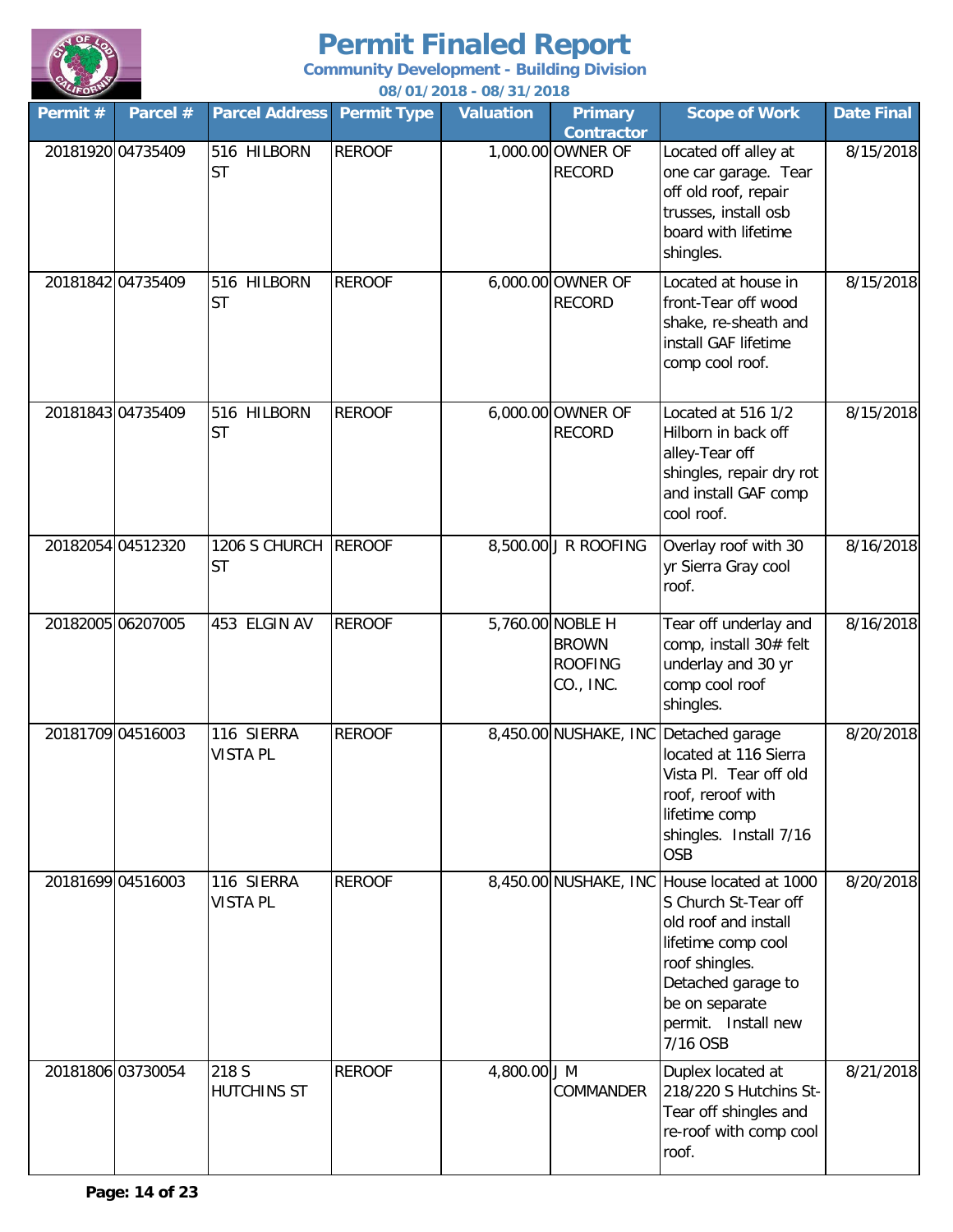

| Permit # | Parcel #          | <b>Parcel Address</b>     | <b>Permit Type</b> | <u>007 0 17 20 10 - 007 3 17 20 10</u><br><b>Valuation</b> | <b>Primary</b>                                                        | <b>Scope of Work</b>                                                                                                                                 | Date Final |
|----------|-------------------|---------------------------|--------------------|------------------------------------------------------------|-----------------------------------------------------------------------|------------------------------------------------------------------------------------------------------------------------------------------------------|------------|
|          | 20181991 02719013 | 843 TILDEN DR REROOF      |                    | 15,000.00 A-L-S                                            | <b>Contractor</b><br>N HOME<br><b>REPAIR INC</b>                      | Tear off shake, install<br>CONSTRUCTIO solid deck with OSB<br>7/16 tech shield and<br>comp cool roof.                                                | 8/21/2018  |
|          | 20182026 05867034 | 163 LEBARON<br><b>BL</b>  | <b>REROOF</b>      |                                                            | 1,000.00 FCB HOMES                                                    | Remove and replace<br>concrete roof tiles.                                                                                                           | 8/24/2018  |
|          | 2018165804515023  | 1340 S<br>PLEASANT AV     | <b>REROOF</b>      |                                                            | 5,000.00 OWNER OF<br><b>RECORD</b>                                    | Remove comp<br>shingles, add 7/16"<br>OSB, reroof with cool<br>roof                                                                                  | 8/24/2018  |
|          | 20182025 03321017 | 1200 W TOKAY<br><b>ST</b> | <b>REROOF</b>      |                                                            | 5,650.00 NOBLE H<br><b>BROWN</b><br><b>ROOFING</b><br>CO., INC.       | <b>Commercial Bldg-Tear</b><br>off built up roofing.<br>Install insulfoam taper<br>sys, underlayment,<br>and 60 mil GAF TPO<br>single ply cool roof. | 8/28/2018  |
|          | 20182137 03521001 | 1601 HOLLY DR REROOF      |                    |                                                            | 9,990.00 DAVID W<br><b>BRAZIL</b>                                     | House-Tear off one<br>layer of comp, install<br>ROOFING, INC underlayment and<br>cool roof shingles.                                                 | 8/28/2018  |
|          | 20181217 02710211 | 2348 CORBIN<br>LN         | <b>RESADDRP</b>    | 7,306.00 Lubell                                            | corporation<br><b>DBA Aspen</b><br>Landscaping                        | Construct an attached<br>10 ft by 19.5 ft pre-<br>engineered aluminum<br>patio cover with 2 fans                                                     | 8/1/2018   |
|          | 20180746 04512104 | 1211 S<br>PLEASANT AV     | <b>RESADDRP</b>    | 2,500.00 PETER                                             | <b>GRUETTNER</b>                                                      | Replace 7 windows<br>like for like.                                                                                                                  | 8/6/2018   |
|          | 2016018104114015  | 215 FIRST ST              | <b>RESADDRP</b>    |                                                            | 3,000.00 SEARS HOME<br><b>IMPROVEMEN</b><br><b>T PRODUCTS</b><br>INC. | Install vinyl siding<br>over existing wood                                                                                                           | 8/8/2018   |
|          | 20181723 05849010 | 1908<br>WYNDHAM WY        | <b>RESADDRP</b>    |                                                            | 12,140.00 MIRANDA                                                     | Build new 324 sf<br>RENOVATIONS attached patio cover.                                                                                                | 8/8/2018   |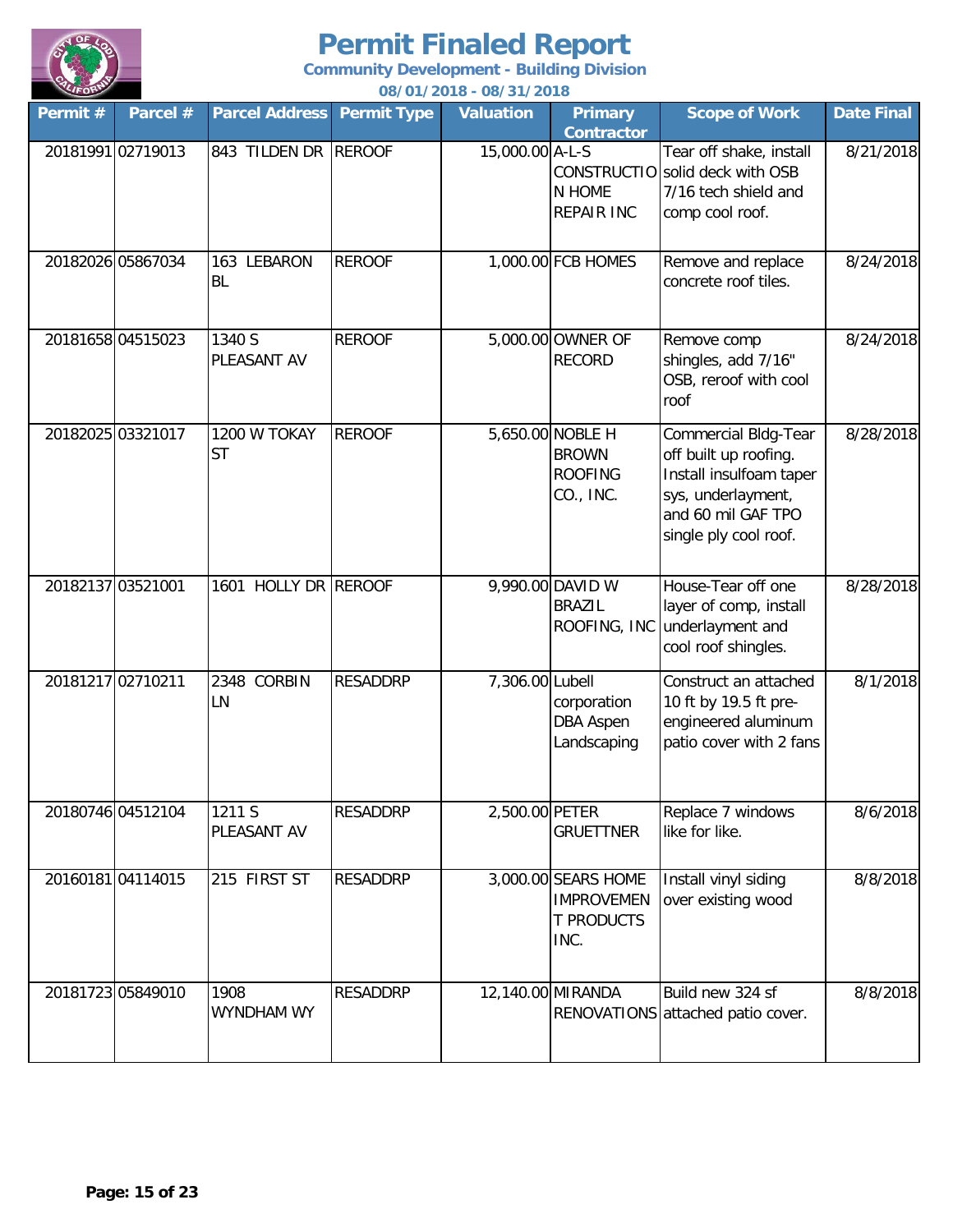

| $\sim$<br>Permit # | Parcel #          | <b>Parcel Address</b>                 | <b>Permit Type</b> | <u> 00/01/2010 - 00/31/2010</u><br><b>Valuation</b> | <b>Primary</b>                                            | <b>Scope of Work</b>                                                                                                                                             | <b>Date Final</b> |
|--------------------|-------------------|---------------------------------------|--------------------|-----------------------------------------------------|-----------------------------------------------------------|------------------------------------------------------------------------------------------------------------------------------------------------------------------|-------------------|
|                    | 20181801 02951033 | 2934<br><b>HAZELWOOD</b><br><b>WY</b> | <b>RESADDRP</b>    |                                                     | <b>Contractor</b><br>686.00 MANDAL<br>N SERVICES,<br>INC. | Replace 1 window in<br>CONSTRUCTIO front of house like for<br>like.                                                                                              | 8/9/2018          |
|                    | 20181595 02954020 | LANDMARK RESADDRP<br>191<br>LN        |                    | 14,238.00 Lubell                                    | corporation<br><b>DBA Aspen</b><br>Landscaping            | Construct an attached<br>aluminum solid patio<br>cover with (2) ceiling<br>fans                                                                                  | 8/9/2018          |
|                    | 20172674 06225039 | 2350 S ALPINE<br>DR                   | <b>RESADDRP</b>    |                                                     | 1,200.00 HIGHLANDS<br>DIVERSIFIED,<br>INC.                | Install R-38 ceiling<br>insulation                                                                                                                               | 8/9/2018          |
|                    | 20181109 03125012 | 1512 BIRD LN                          | <b>RESADDRP</b>    |                                                     | 500.00 MANDAL<br>N SERVICES,<br>INC.                      | Replacement-like for<br>CONSTRUCTIO like-exterior front door                                                                                                     | 8/10/2018         |
|                    | 20181600 03720716 | 22 S<br>CALIFORNIA ST                 | <b>RESADDRP</b>    |                                                     | 16,000.00 BG MCGUIRE<br>N, INC.                           | Remodel master bath<br>CONSTRUCTIO upstairs. New shower<br>pan, plumbing<br>fixtures, shower door,<br>vanity, sinks and<br>faucets. 100 sf of<br>drywall repair. | 8/10/2018         |
|                    | 20181611 03125012 | 1512 BIRD LN                          | <b>RESADDRP</b>    |                                                     | 500.00 MANDAL<br>N SERVICES,<br>INC.                      | Replace back<br>CONSTRUCTIO bedroom exterior door<br>like for like.                                                                                              | 8/10/2018         |
|                    | 20180371 04506009 | <b>726 S LEE AV</b>                   | <b>RESADDRP</b>    |                                                     | 9,600.00 OWNER OF<br><b>RECORD</b>                        | Replace 16 windows<br>and patch any stucco<br>damaged - Dwelling                                                                                                 | 8/13/2018         |
|                    | 20180372 04506009 | <b>726 S LEE AV</b>                   | <b>RESADDRP</b>    |                                                     | 2,000.00 OWNER OF<br><b>RECORD</b>                        | Replace existing<br>windows Like for like<br>and convert one door<br>to a window. Patch<br>Stucco as needed. -<br>Detached garage                                | 8/13/2018         |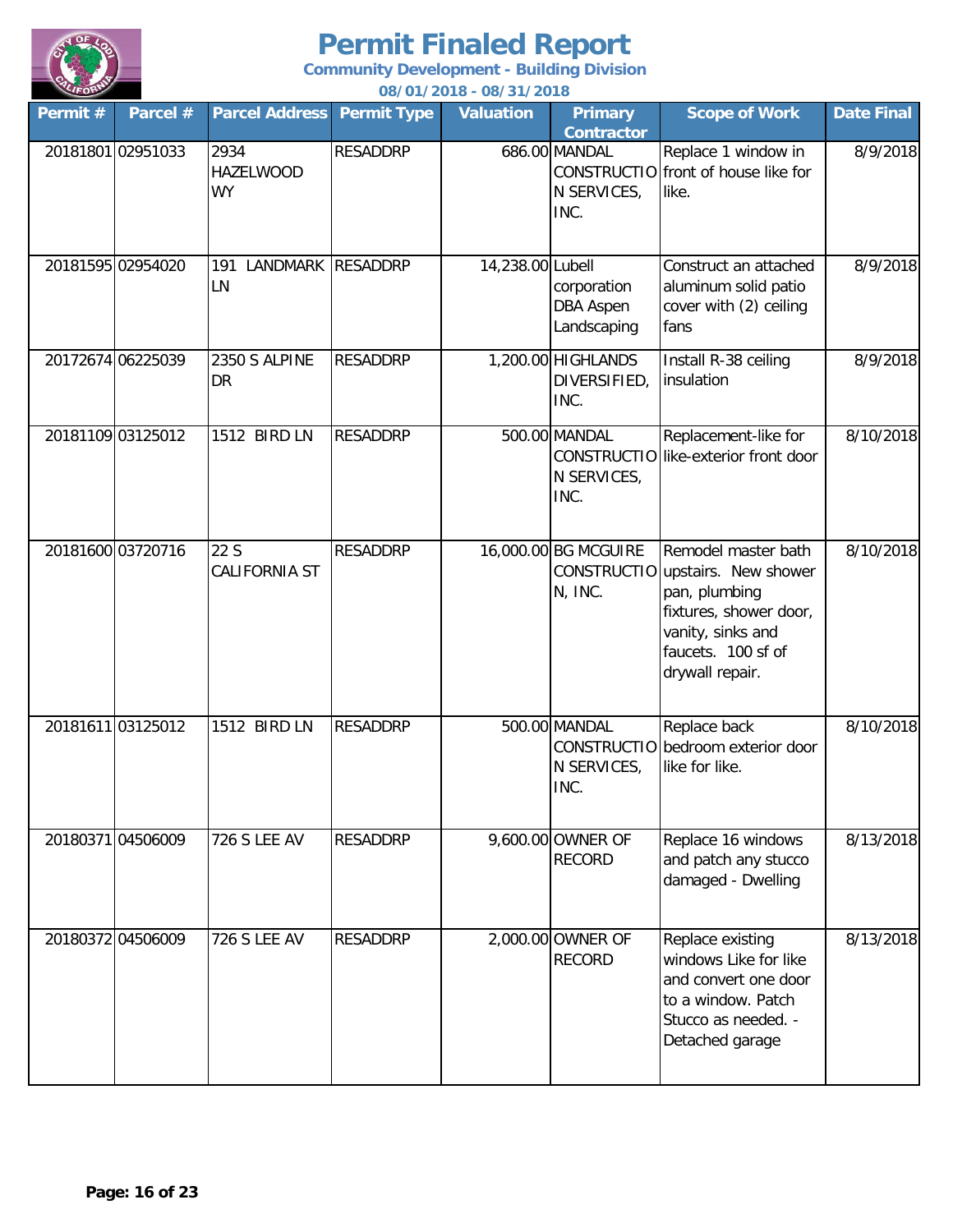

| Permit # | Parcel #          | <b>Parcel Address</b>               | <b>Permit Type</b> | <b>Valuation</b> | <b>Primary</b><br><b>Contractor</b>                                                             | <b>Scope of Work</b>                                                                                                                                                                                        | <b>Date Final</b> |
|----------|-------------------|-------------------------------------|--------------------|------------------|-------------------------------------------------------------------------------------------------|-------------------------------------------------------------------------------------------------------------------------------------------------------------------------------------------------------------|-------------------|
|          | 20181124 04515033 | 1300 S CHURCH RESADDRP<br><b>ST</b> |                    | 20,488.00 BELL   | <b>BROTHER'S</b><br><b>HEATING AND</b><br>AIR INC.                                              | Revised: HVAC<br>rooftop package unit<br>cut-in with complete<br>duct-work<br>replacement. Old<br>scope - HVAC change-<br>out new duct-work.<br>Package unit                                                | 8/13/2018         |
|          | 20180833 04506009 | <b>726 S LEE AV</b>                 | <b>RESADDRP</b>    |                  | 3,000.00 OWNER OF<br><b>RECORD</b>                                                              | Upgrade existing 100<br>amp panel to 200<br>amp (same location),<br>re-wire detached<br>garage, upgrade<br>existing extra garage<br>space to exercise<br>space.                                             | 8/13/2018         |
|          | 20171630 04525009 | 4 W VINE ST                         | <b>RESADDRP</b>    |                  | 8,000.00 OWNER OF<br><b>RECORD</b>                                                              | Dwelling - Tear off 1<br>layer of wood shake &<br>2 layers of comp,<br>install OSB, reroof<br>with comp. Install R-<br>38 insulation in attic.                                                              | 8/13/2018         |
|          | 20171890 04525009 | 4 W VINE ST                         | <b>RESADDRP</b>    | 3,500.00 THE     | <b>ASPECTUS</b><br><b>GROUP INC.</b><br><b>DBA</b><br><b>ASPECTUS</b><br><b>CONTRUCTIO</b><br>N | Remove (1) load-<br>bearing wall &<br>restructure, replace<br>(1) gable end roof<br>structure, construct<br>new gabled end porch<br>cover. (See Stop<br><b>Work Notice</b><br>#20171831 dated<br>8/14/2017) | 8/13/2018         |
|          | 20180930 02914006 | 2132 JACKSON<br><b>ST</b>           | <b>RESADDRP</b>    |                  | 8,000.00 MANDAL<br>N SERVICES,<br>INC.                                                          | Replacement - like for<br>CONSTRUCTIO like - (10) windows &<br>(2) patio doors                                                                                                                              | 8/14/2018         |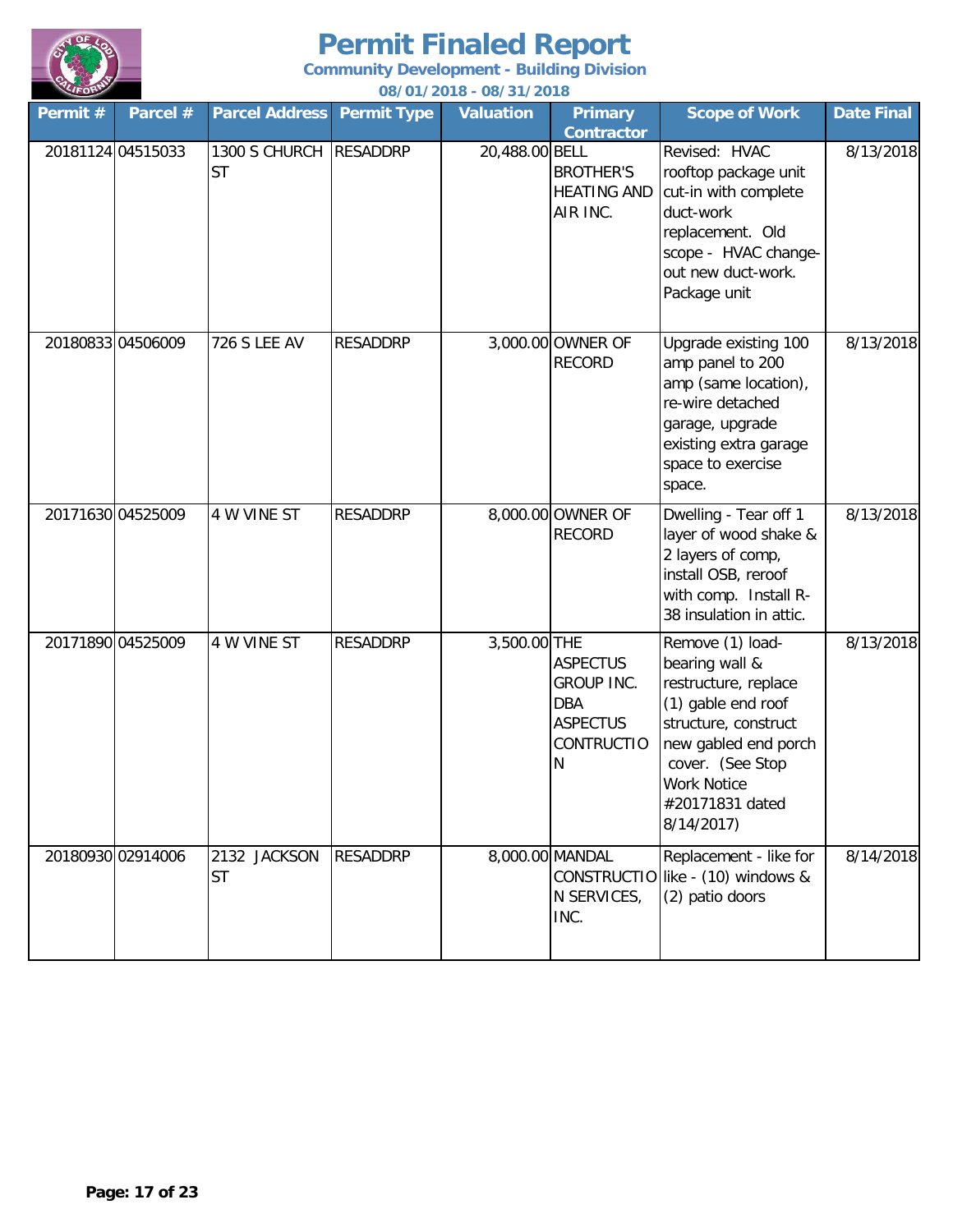

| Permit #          | Parcel # | <b>Parcel Address</b>           | <b>Permit Type</b> | <b>Valuation</b> | <b>Primary</b><br><b>Contractor</b>                                                      | <b>Scope of Work</b>                                                                                                                                                                                                                                                  | <b>Date Final</b> |
|-------------------|----------|---------------------------------|--------------------|------------------|------------------------------------------------------------------------------------------|-----------------------------------------------------------------------------------------------------------------------------------------------------------------------------------------------------------------------------------------------------------------------|-------------------|
| 20181678 03927315 |          | 1300 MIDVALE<br><b>RD</b>       | <b>RESADDRP</b>    |                  | 4,600.00 TRINITY<br>RENOVATION,<br>INC., DBA<br>KITCHENCRAT<br>E AND<br><b>BATHCRATE</b> | Kitchen remodel -<br>Replace sink, faucet<br>and garbage disposal -<br>like for like. Replace<br>oven and microwave<br>like for like. Remove<br>surface mount light<br>fixture and replace<br>with 1 LED can on<br>existing switch.<br>Replace hood like for<br>like. | 8/14/2018         |
| 20180103 03928015 |          | 514 WILLOW<br><b>GLEN DR</b>    | <b>RESADDRP</b>    |                  | 4,000.00 BRAD POSER                                                                      | Remove existing<br>kitchen wall & replace<br>with LVL beams                                                                                                                                                                                                           | 8/15/2018         |
| 20172321 03702107 |          | 1125 HOLLY DR RESADDRP          |                    |                  | 1,000.00 OWNER OF<br><b>RECORD</b>                                                       | Replacing (2) existing<br>single pane windows<br>& replacing (1)<br>existing single pane<br>door on second floor.                                                                                                                                                     | 8/15/2018         |
| 20180508 04135007 |          | 239 DONNER<br>DR                | <b>RESADDRP</b>    | 500.00 WORD      | N                                                                                        | Siding replacement on<br>CONSTRUCTIO front of house appx<br>500 sq ft Work<br>started without a<br>permit.                                                                                                                                                            | 8/16/2018         |
| 20181536 04734216 |          | 444 FLORA ST                    | <b>RESADDRP</b>    |                  | 9,400.00 HONEYS AIR<br><b>INC</b>                                                        | Install new 2.5 ton<br>mini-split heat pump<br>with 3 heads.                                                                                                                                                                                                          | 8/16/2018         |
| 20181889 06005216 |          | 1201<br><b>BRANDYWINE</b><br>DR | <b>RESADDRP</b>    | 12,000.00 WOLFE  | N COMPANY                                                                                | Replace 15 windows<br>CONSTRUCTIO and 2 patio doors with<br>energy efficient<br>windows, new<br>flashing. Small area<br>of dry rot repair in<br>floor in living room.                                                                                                 | 8/20/2018         |
| 20181954 05829009 |          | 1708<br><b>WINDJAMMER</b><br>CT | <b>RESADDRP</b>    | 20,000.00 A-L-S  | N HOME<br><b>REPAIR INC</b>                                                              | Tear off shake roof,<br>CONSTRUCTIO install 7/16 OSB and<br>reroof with Lifetime<br>Presidential comp roof<br>50 yr. Homeowner to<br>provide cert for R-38<br>insulation.                                                                                             | 8/20/2018         |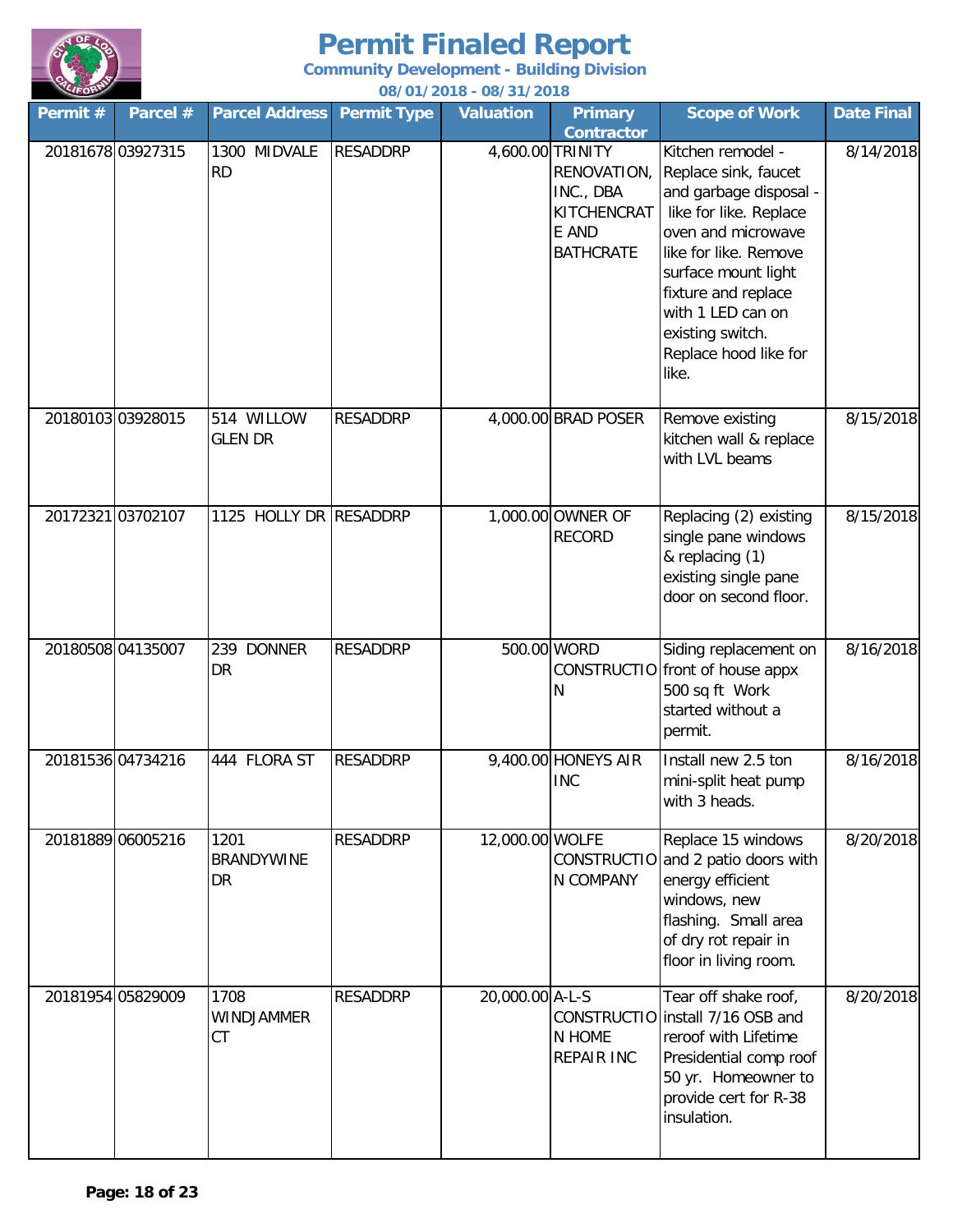

| Permit #          | Parcel #          | <b>Parcel Address</b>          | <b>Permit Type</b> | <b>Valuation</b> | <b>Primary</b><br><b>Contractor</b>                                  | <b>Scope of Work</b>                                                                                                                                                                               | Date Final |
|-------------------|-------------------|--------------------------------|--------------------|------------------|----------------------------------------------------------------------|----------------------------------------------------------------------------------------------------------------------------------------------------------------------------------------------------|------------|
|                   | 20171800 03918213 | 823 DAISY AV                   | <b>RESADDRP</b>    |                  | 58,084.35 OWNER OF<br><b>RECORD</b>                                  | Residential<br>addition/remodel:<br>addition of a master<br>bathroom and family<br>room (approx 593 sf)<br>and convert a den into<br>the master bedroom                                            | 8/21/2018  |
|                   | 20181532 02913015 | 2200 W<br><b>WALNUT ST</b>     | <b>RESADDRP</b>    | 23,800.00 ACOSTA | N, INC                                                               | Remove 2 interior wall<br>CONSTRUCTIO install new girder<br>trusses. Install can<br>light and move ceiling<br>fan.                                                                                 | 8/22/2018  |
|                   | 20181708 05820027 | 1827 CAPE<br>COD CI            | <b>RESADDRP</b>    | 6,415.00 GARY A  | <b>EDWARDS</b>                                                       | Install dishwasher, 2<br>GFI's on sink wall and<br>farm sink with<br>disposal.                                                                                                                     | 8/22/2018  |
| 20181737 06247041 |                   | 324 ORIOLE LN RESADDRP         |                    |                  | 1,750.00 MANDAL<br>CONSTRUCTIO like for like.<br>N SERVICES,<br>INC. | Replace patio slider                                                                                                                                                                               | 8/23/2018  |
|                   | 20182027 03937018 | 1735 LE BEC CT RESADDRP        |                    |                  | 15,000.00 D W Roofing                                                | Remove existing Ro-<br>Tile in two phases,<br>make repairs to<br>decking as needed<br>and install existing Ro-<br>Tile back in place.<br>Using R38 insulation<br>to meet cool roof<br>requirements | 8/24/2018  |
|                   | 20172215 02715023 | 615 CAMELLIA<br><b>WY</b>      | <b>RESADDRP</b>    |                  | 300.00 OWNER OF<br><b>RECORD</b>                                     | Duplex located at 615<br>Camellia Way. Install<br>1" water line for<br>secondary water<br>meter.                                                                                                   | 8/24/2018  |
|                   | 20181639 03111036 | TAMARACK RESADDRP<br>801<br>DR |                    | 4,000.00 LODI -  | CALIFORNIA<br><b>GLASS</b><br>COMPANY<br>INC.                        | Replace 11 windows<br>like for like.                                                                                                                                                               | 8/27/2018  |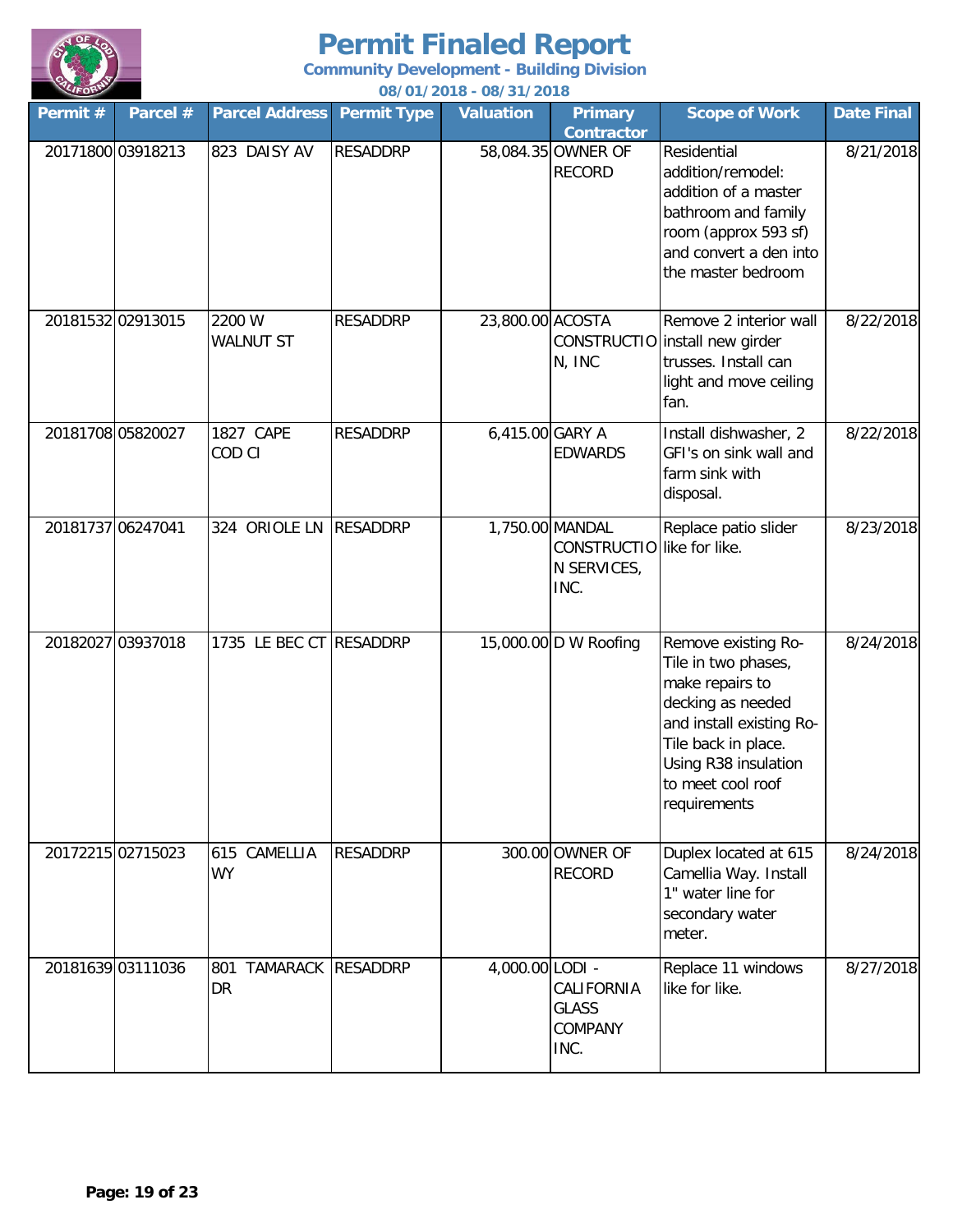

| Permit # | Parcel #          | <b>Parcel Address</b>                 | <b>Permit Type</b> | <b>Valuation</b>   | <b>Primary</b><br><b>Contractor</b>                           | <b>Scope of Work</b>                                                                                                                         | <b>Date Final</b> |
|----------|-------------------|---------------------------------------|--------------------|--------------------|---------------------------------------------------------------|----------------------------------------------------------------------------------------------------------------------------------------------|-------------------|
|          | 20180955 03111036 | TAMARACK RESADDRP<br>801<br><b>DR</b> |                    | 2,995.00 LODI -    | CALIFORNIA<br><b>GLASS</b><br><b>COMPANY</b><br>INC.          | @1243 S. Crescent<br>Ave - Duplex -<br>Replace (9) retrofit<br>windows like for like.                                                        | 8/27/2018         |
|          | 20172707 04508029 | 840 S<br><b>HUTCHINS ST</b>           | <b>RESADDRP</b>    |                    | 2,000.00 OWNER OF<br><b>RECORD</b>                            | Repair water damage<br>@ bath from tub<br>overflow                                                                                           | 8/28/2018         |
|          | 20181610 04502037 | 312 CHESTNUT<br><b>ST</b>             | <b>RESADDRP</b>    |                    | 500.00 MANDAL<br>CONSTRUCTIO for like.<br>N SERVICES,<br>INC. | Replace front door like                                                                                                                      | 8/28/2018         |
|          | 20181349 03111036 | TAMARACK RESADDRP<br>801<br>DR        |                    | 7,500.00 BOON'S    | <b>HEATING &amp;</b><br>AIR                                   | Cut-in HVAC new<br>system and ductwork                                                                                                       | 8/29/2018         |
|          | 20181324 04508017 | <b>742 S LEE AV</b>                   | <b>RESADDRP</b>    |                    | 12,739.00 UNKNOWN AT<br>THIS TIME                             | Construct 340 sf<br>attached carport                                                                                                         | 8/29/2018         |
|          | 20180715 03111036 | TAMARACK RESADDRP<br>801<br>DR        |                    |                    | 7,500.00 OWNER OF<br><b>RECORD</b>                            | @1243 S. Crescent<br>Ave - Install new<br>heating & AC unit with<br>ducting                                                                  | 8/29/2018         |
|          | 20181713 04710014 | 327 POPLAR ST                         | <b>RESADDRP</b>    |                    | 9,000.00 OWNER OF<br><b>RECORD</b>                            | Stucco over siding on<br>whole house.                                                                                                        | 8/30/2018         |
|          | 20180406 05869005 | 3042 KORDIA<br>AV                     | <b>SFDDTACH</b>    |                    | 187,382.00 FCB HOMES                                          | New Single Family<br>Dwelling 2 bedroom<br>2223 sq ft MP1B.<br>Sprinklers on separate<br>permit.                                             | 8/6/2018          |
|          | 20180401 05869006 | 3100 KORDIA<br>AV                     | <b>SFDDTACH</b>    |                    | 202,935.00 FCB HOMES                                          | New Single Family<br>Dwelling 3 bedroom<br>2354 sq ft MP2C                                                                                   | 8/6/2018          |
| 20180648 |                   |                                       | <b>SFDDTACH</b>    | 293,000.00 ELLIOTT | <b>HOMES INC</b>                                              | Located at 2643<br>Carnation Way - New<br>Single Family dwelling<br>4 bedroom, 2794 sq<br>ft, MP2121CL.<br>Sprinklers on separate<br>permit. | 8/8/2018          |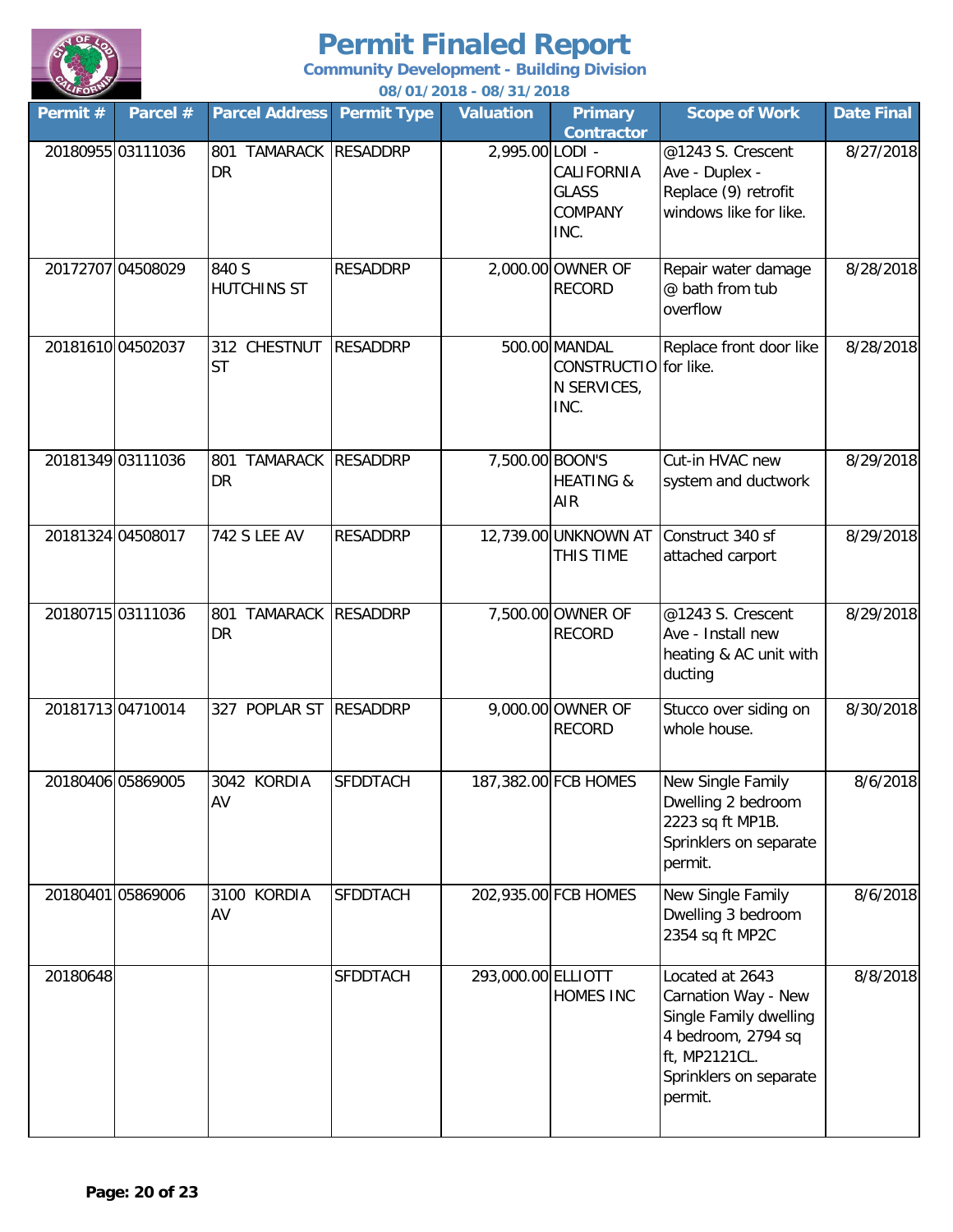

| Permit #          | Parcel #          | <b>Parcel Address</b> | <b>Permit Type</b> | <u> 007 017 2010 - 007 317 2010</u><br><b>Valuation</b> | <b>Primary</b><br><b>Contractor</b>                  | <b>Scope of Work</b>                                                                                                                                                             | <b>Date Final</b> |
|-------------------|-------------------|-----------------------|--------------------|---------------------------------------------------------|------------------------------------------------------|----------------------------------------------------------------------------------------------------------------------------------------------------------------------------------|-------------------|
| 20172354 02957027 |                   | 802 RIVA CT           | <b>SFDDTACH</b>    |                                                         |                                                      | 300,000.00 GRUPE HOMES New single family<br>dwelling, MP2B, 3<br>bedroom, 2711 sq ft                                                                                             | 8/10/2018         |
| 20172374 02957024 |                   | 803 RIVA CT           | <b>SFDDTACH</b>    |                                                         |                                                      | 300,000.00 GRUPE HOMES New Single Family<br>Dwelling 3 bedroom,<br>2762 sq ft MP1C                                                                                               | 8/10/2018         |
| 20172053 02955028 |                   | 152 HEIRLOOM<br>AV    | <b>SFDDTACH</b>    |                                                         | 222,240.00 FCB HOMES                                 | New Single Family<br>Dwelling 3 bedroom<br>2548 sq ft                                                                                                                            | 8/10/2018         |
| 20180405 05869007 |                   | 3106 KORDIA<br>AV     | <b>SFDDTACH</b>    |                                                         | 264,653.00 FCB HOMES                                 | New Single Family<br>Dwelling 4 bedroom<br>3023 sq ft MP4B. Fire<br>sprinklers on separate<br>permit.                                                                            | 8/13/2018         |
| 20172378 02957023 |                   | 816 SICILY CT         | <b>SFDDTACH</b>    |                                                         |                                                      | 300,000.00 GRUPE HOMES New Single Family<br>Dwelling 3 bedroom<br>2706 sq ft, MP2A                                                                                               | 8/13/2018         |
|                   | 20172576 03719019 | 123 S ROSE ST         | <b>SFDDTACH</b>    |                                                         | 81,252.00 OWNER OF<br><b>RECORD</b>                  | Located at 121 S Rose<br>St in alley - New<br>detached secondary<br>dwelling unit with<br>garage and one<br>bedroom apartment.<br>Fire sprinklers to be<br>on a separate permit. | 8/14/2018         |
| 20180402 05869008 |                   | 3112 KORDIA<br>AV     | <b>SFDDTACH</b>    |                                                         | 216,610.00 FCB HOMES                                 | New Single Family<br>Dwelling 3 bedroom<br>2369 sq ft MP3C                                                                                                                       | 8/15/2018         |
|                   | 20172383 02957020 | 817 SICILY CT         | <b>SFDDTACH</b>    |                                                         |                                                      | 300,000.00 GRUPE HOMES New Single Family<br>Dwelling 3 bedroom,<br>2820 sq ft, MP1B                                                                                              | 8/16/2018         |
|                   | 20151842 02954022 | 209 LANDMARK<br>LANE  | <b>SFDDTACH</b>    | 327,258.00 FRONTIER                                     | LAND<br>COMPANIES,<br><b>DBA FCB</b><br><b>HOMES</b> | New single family<br>dwelling, 4 bedroom -<br>Rose Gate MP 205C                                                                                                                  | 8/20/2018         |
| 20180403 05869009 |                   | 3118 KORDIA<br>AV     | <b>SFDDTACH</b>    |                                                         | 186,220.00 FCB HOMES                                 | New Single Family<br>Dwelling 3 bedroom<br>2192 sq ft MP1C                                                                                                                       | 8/20/2018         |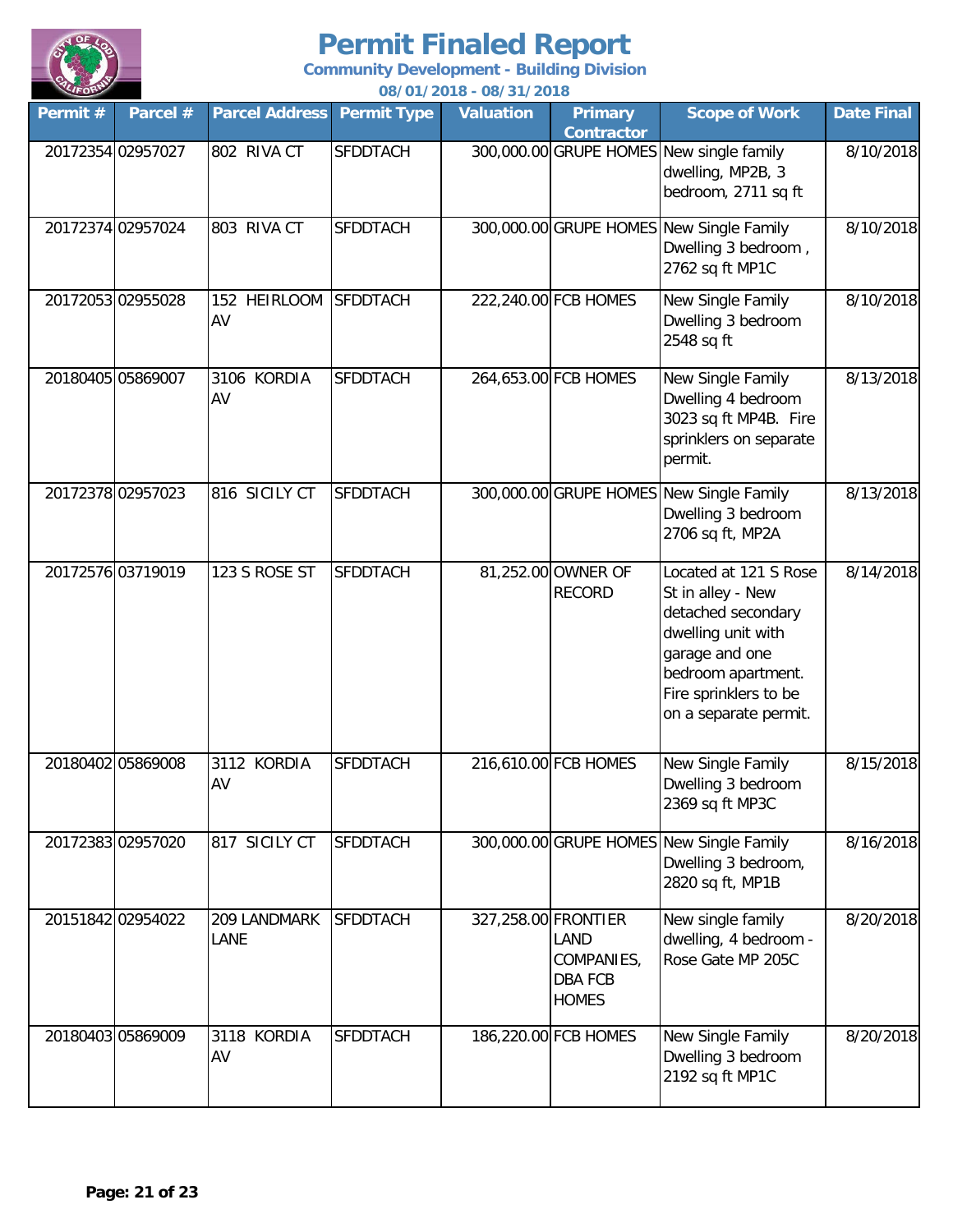

| Permit $#$        | Parcel #          | <b>Parcel Address</b>                        | <b>Permit Type</b> | <u> 007 V 17 ZU 10 - 007 3 17 ZU 10</u><br><b>Valuation</b> | <b>Primary</b>                                        | <b>Scope of Work</b>                                                                                                                                                                                    | <b>Date Final</b> |
|-------------------|-------------------|----------------------------------------------|--------------------|-------------------------------------------------------------|-------------------------------------------------------|---------------------------------------------------------------------------------------------------------------------------------------------------------------------------------------------------------|-------------------|
|                   | 20180404 05869010 | 3124 KORDIA<br>AV                            | <b>SFDDTACH</b>    |                                                             | <b>Contractor</b><br>186,271.00 FCB HOMES             | New Single Family<br>Dwelling 2 bedroom<br>2192 sq ft MP1A.<br>Sprinklers on separate<br>permit.                                                                                                        | 8/24/2018         |
| 20180566 05869011 |                   | 3130 KORDIA<br>AV                            | <b>SFDDTACH</b>    |                                                             | 198,723.00 FCB HOMES                                  | New Single Family<br>Dwelling 3 bedroom<br>2311 sq ft MP2B                                                                                                                                              | 8/27/2018         |
|                   | 20172380 02957022 | 814 SICILY CT                                | <b>SFDDTACH</b>    |                                                             |                                                       | 300,000.00 GRUPE HOMES New Single Family<br>Dwelling 3 bedroom<br>2813 sq ft MP3B                                                                                                                       | 8/29/2018         |
|                   | 20172357 02957026 | 800 RIVA CT                                  | <b>SFDDTACH</b>    |                                                             |                                                       | 300,000.00 GRUPE HOMES New single family<br>dwelling, 3 bedroom,<br>MP3A, 2811 sq ft                                                                                                                    | 8/29/2018         |
|                   | 20151915 05865006 | 2600<br><b>REYNOLDS</b><br><b>RANCH PKWY</b> | <b>SITEPREP</b>    |                                                             | 538,000.00 OWNER OF<br><b>RECORD</b>                  | Site improvements,<br>grading, paving,<br>utilities                                                                                                                                                     | 8/16/2018         |
|                   | 20181337 02955050 | 3021<br><b>BELMONT</b><br>DR                 | SWIMPOOL           |                                                             | 25,000.00 OWNER OF<br><b>RECORD</b>                   | Install new pool and<br>spa 448 SF                                                                                                                                                                      | 8/20/2018         |
|                   | 20181785 02922028 | 207 PALOMAR<br>DR                            | SWIMPOOL           | 35,000.00 CENTRAL                                           | VALLEY<br><b>FIBERGLASS</b><br><b>POOL</b><br>COMPANY | Install new swimming<br>pool 230 sq ft                                                                                                                                                                  | 8/28/2018         |
|                   | 20171964 05866009 | 2681<br><b>REYNOLDS</b><br><b>RANCH PK</b>   | <b>WAREHOUS</b>    | 2,418,633.00 OWNER OF                                       | <b>RECORD</b>                                         | Shell building for (2)<br>tenants, including<br>electrical, plumbing &<br>structural &<br>hardscape. Scope<br>includes loading<br>docks, day delivery.<br>Sprinklers and alarms<br>on separate permits. | 8/7/2018          |
|                   | 20151916 05865006 | 2600<br><b>REYNOLDS</b><br><b>RANCH PKWY</b> | <b>WAREHOUS</b>    |                                                             | 575,000.00 OWNER OF<br><b>RECORD</b>                  | New shell building Pad<br>9- 6205 sq. ft. (6)<br>HVAC units, demising<br>walls located @ 2610<br>Reynolds Ranch Pkwy                                                                                    | 8/7/2018          |